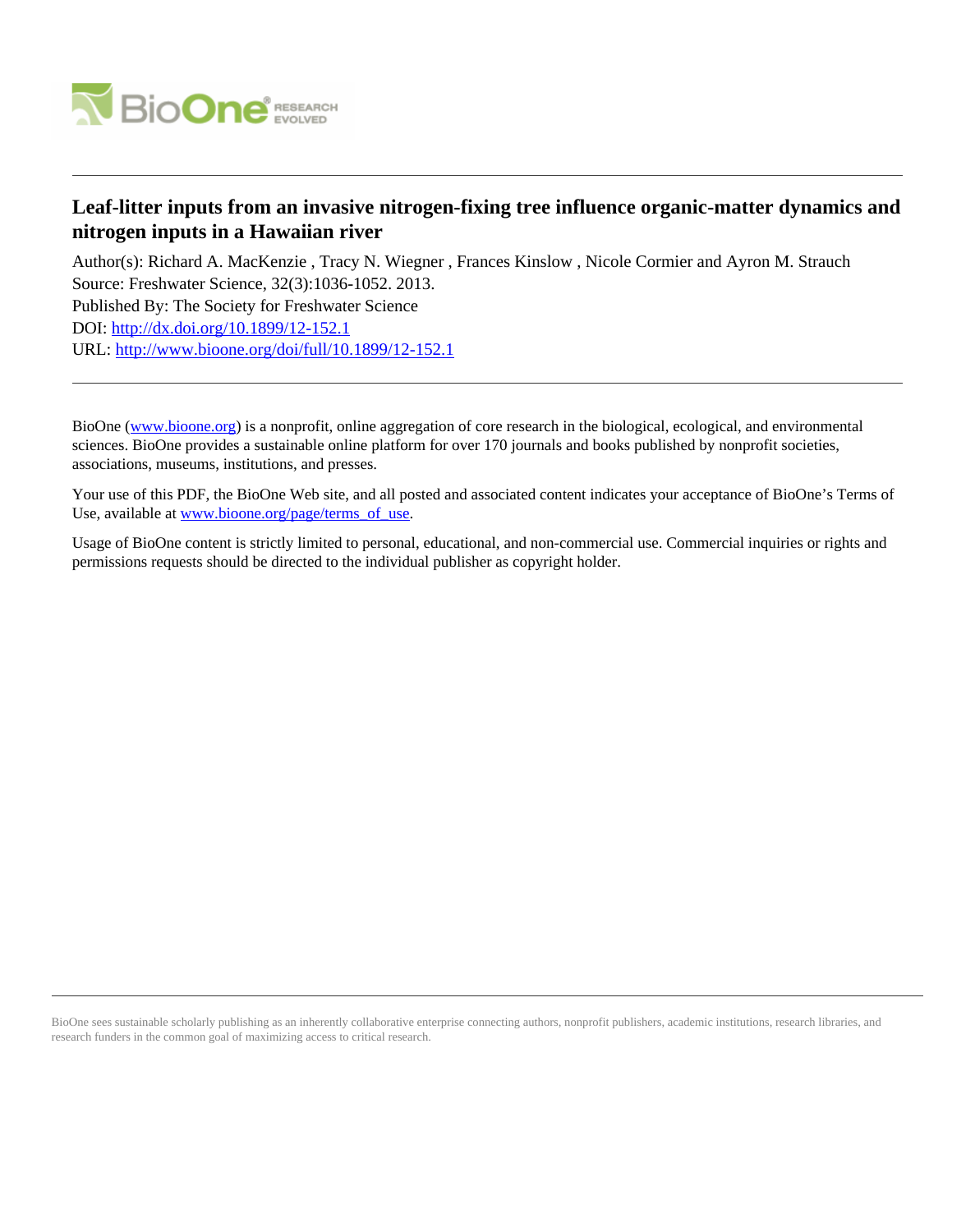Leaf-litter inputs from an invasive nitrogen-fixing tree influence organic-matter dynamics and nitrogen inputs in a Hawaiian river

## Richard A. MacKenzie<sup>1,4</sup>, Tracy N. Wiegner<sup>2,5</sup>, Frances Kinslow<sup>2,6</sup>, Nicole Cormier<sup>1,7</sup>, AND Ayron M. Strauch<sup>3,8</sup>

 $1$  US Department of Agriculture Forest Service, Pacific Southwest Research Station, Institute of Pacific Islands Forestry, 60 Nowelo Street, Hilo, Hawaii 96720 USA <sup>2</sup> Marine Science Department, University of Hawaii at Hilo, 200 West Kawili Street, Hilo, Hawaii 96720 USA <sup>3</sup> Department of Natural Resources and Environmental Management, University of Hawaii at Manoa, 1910 East-West Road, Honolulu, Hawaii 96822 USA

Abstract. We examined how invasion of tropical riparian forests by an exotic N-fixing tree (Falcataria moluccana) affects organic-matter dynamics in a Hawaiian river by comparing early stages of leaf-litter breakdown between the exotic F. moluccana and native Metrosideros polymorpha trees. We examined early decomposition stages because of low leaf-litter retention rates  $(<20 d)$  that result from the flashy nature of tropical Pacific Island streams. Leaf breakdown rates, fungal biomass, and invertebrate abundances were 40, 120, and 30% greater, respectively, for F. moluccana than M. polymorpha leaves. Leaf-litter breakdown was largely a result of stream flow and to a lesser extent fungal colonization. Invertebrates were not an important factor in leaf-litter breakdown. Initial tannin content, leaf C:N, and toughness were important intrinsic factors inhibiting leaf breakdown and fungal colonization. Regression analyses between remaining N content (%) and ash-free dry mass of leaf litter revealed that the early stages of F. moluccana leaf-litter breakdown are a source of N to streams invaded by F. moluccana and contribute a conservatively estimated 2.1 to 5.7% to the available total dissolved N pool. Direct input of F. moluccana leaf litter influences early stages of leaf-litter breakdown in tropical streams with low leaf-litter retention rates. Direct input of leaf litter also contributes somewhat to N inputs, but subsurface flows through N-rich soils of F. moluccana-invaded riparian forests probably are a greater source.

Key words: nitrogen fixing, invasive species, Falcataria moluccana, leaf litter decomposition, tropical stream.

Riparian forests are a major source of nutrients and organic matter that shape community structure, foodweb dynamics, and productivity of lotic ecosystems (Vannote et al. 1980, Webster and Benfield 1986, Wallace et al. 1997). Invasion by exotic plants can significantly alter energy inputs from riparian forests to riverine faunal assemblages. For example, shifts from native to exotic leaf-litter inputs can significantly alter microbial, fungal, and invertebrate communities

<sup>4</sup> E-mail addresses: rmackenzie@fs.fed.us

 $^8$  astrauch@hawaii.edu

that colonize leaves, leaf-litter breakdown rates, and the higher trophic levels supported by allochthonous resources (Royer et al. 1999, Thompson and Townsend 2003). Invasion of riparian forests by N-fixing trees can alter nutrient dynamics of forested ecosystems through increased N inputs and decomposition of N-rich organic matter within ecosystems (Vitousek et al. 1987, Hughes and Uowolo 2006). Increased N inputs have been reported from streams draining stands of native N-fixing alder (Alnus rubra Bong) (Compton et al. 2003, Shaftel et al. 2011), exotic Nfixing Russian olive (Elaeagnus angustifolia) (Mineau et al. 2011), and exotic N-fixing albizia trees (Falcataria moluccana) (Atwood et al. 2010, Wiegner et al., in press). However, it is unclear how increased N inputs from exotic N-fixing trees coupled with increased inputs of N-rich, high-food-quality leaf litter will

<sup>5</sup> wiegner@hawaii.edu

 $^6$ kinslow@hawaii.edu

<sup>&</sup>lt;sup>7</sup> Present address: US Geological Survey, National Wetlands Research Center, 700 Cajundome Blvd., Lafayette, Louisiana 70506 USA. E-mail: cormiern@usgs.gov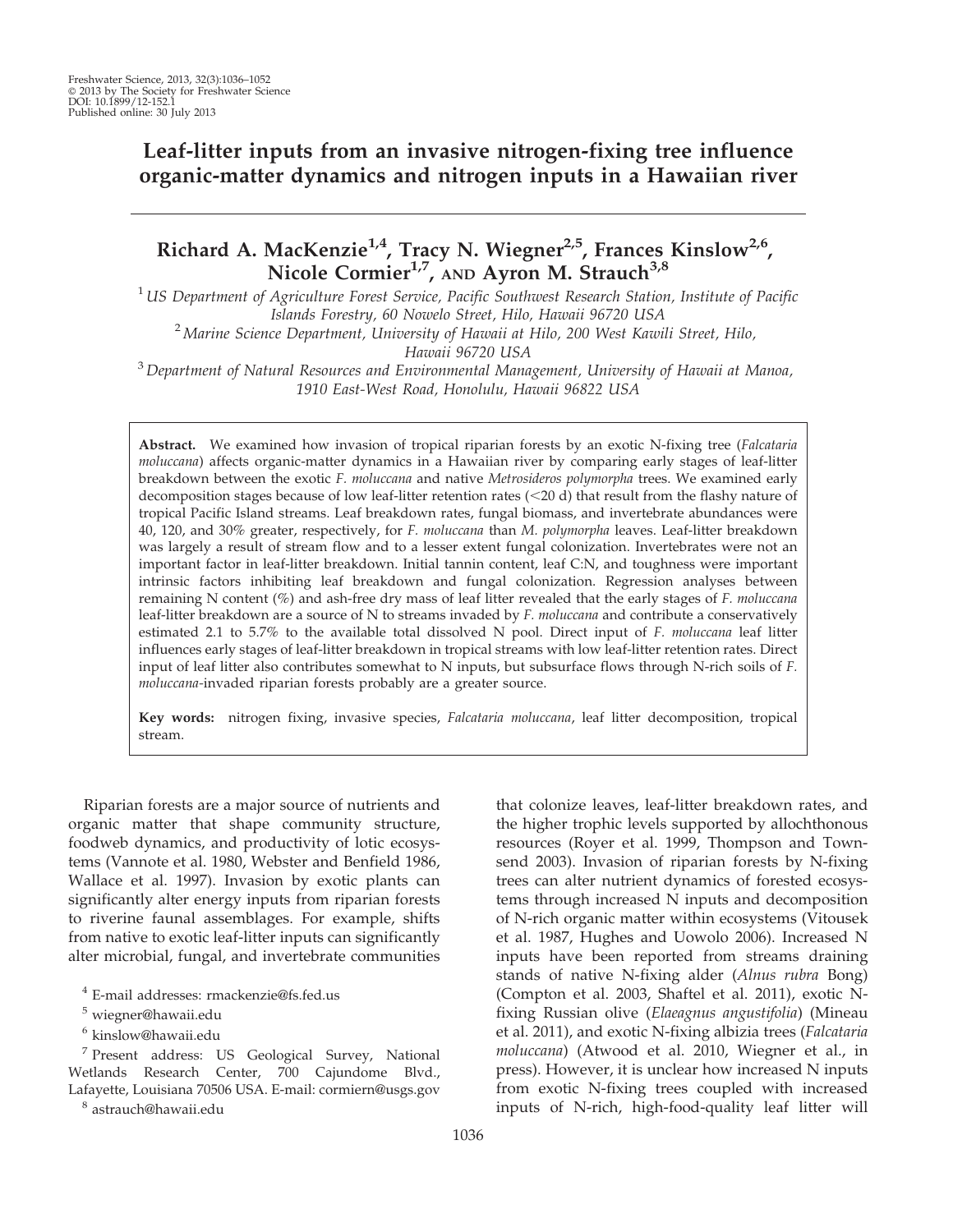affect ecological functions, such as leaf-litter decomposition, in temperate or tropical streams.

Albizia (Falcataria moluccana Barnaby & Grimes) is an exotic N-fixing tree that is rapidly invading native Pacific Island watersheds (e.g., Hawaii, American Samoa). It was first introduced to Hawaii from New Guinea in the 1900s (Nelson 1965, Wagner et al. 1999) and has since invaded native lowland forests across Hawaii (Asner et al. 2008). It is considered a major threat to Hawaiian biodiversity because it can alter stand structure (Hughes and Denslow 2005), shift faunal communities (Allison et al. 2006), and create habitat for other invasive plants (Hughes and Denslow 2005). Falcataria moluccana also can alter nutrient cycles of native ecosystems via inputs of N-rich leaves, which significantly increase N concentrations in soils (Hughes and Denslow 2005, Hughes and Uowolo 2006) and stream water of invaded watersheds (Atwood et al. 2010, Wiegner et al., in press). Enrichment of stream water is hypothesized to be the result of subsurface flows through N-saturated soils in F. moluccana-invaded forests or of direct inputs of N-rich leaf litter to streams.

Increased nutrient loads and N-rich leaf-litter inputs to streams from invasive N-fixing trees could increase the nutritional value of leaf litter in Pacific Island streams by stimulating microbial colonization of those leaves (Graça et al. 2001, Sampaio et al. 2001, Gulis and Suberkropp 2003). Microbially conditioned leaves could then provide an alternative food source to stream fauna that do not commonly feed on leaf litter (e.g., atyid shrimp, snails), increasing leaf-litter breakdown in Pacific Island streams that lack classic leaf-shredding organisms (e.g., stoneflies) (Resh and deSzalay 1995, Benstead et al. 2009). This shift could increase the importance of allochthonous inputs in Pacific Island streams largely supported by autochthonous material (Larned et al. 2008) and alter stream organic-matter dynamics and invertebrate community composition. Nutrients released to the water column from leaf-litter breakdown also could increase nutrient loads to streams, rivers, and nearshore waters.

We documented how invasion of riparian forests by N-fixing trees would affect organic-matter cycling in tropical streams by conducting a series of short-term leaf-litter-breakdown experiments in the Wailuku River on the Island of Hawaii, Hawaii, USA. We focused on the early stages of leaf-litter decomposition because of low leaf-litter-retention rates  $(<20 d)$ that result from the flashy nature of these ecosystems (Larned 2000). During the wet and dry seasons of 2006 and 2007, we deployed leaf-litter packs and litter bags containing leaves from either F. moluccana or the native Metrosideros polymorpha (Gaudichaud) in a forested and an urban reach of the Wailuku River. We compared leaf-litter-breakdown rates, fungal biomass, and invertebrate abundances between leaf-litter species, reaches, and types of leaf-litter pack, and among seasons. We hypothesized that: 1) leaf-litter nutrients and structural differences would result in higher breakdown rates for F. moluccana vs M. polymorpha leaves, 2) differences in leaf-litter nutrients would result in a greater role for invertebrates in leaf-litter breakdown of F. moluccana vs M. polymorpha leaves, and 3) elevated nutrient levels in streams from development or invasive species would increase leaf-litter breakdown of both species.

#### **Methods**

## Study site

We selected 2 study reaches in the upper forested and lower urban areas of the Wailuku River on the island of Hawaii, Hawaii, USA. The forested reach was a 10-m-long,  $3<sup>rd</sup>$ -order river reach (lat 19.709716°N, long  $-155.160951°W$ ) at an elevation of 670 m asl (Fig. 1). The riparian forest was dominated by native koa (Acacia koa Gray), M. polymorpha, and uluhe fern (Dicranopteris linearis Burm). The forested reach had a  $598$ - $km<sup>2</sup>$  drainage basin with 48% forest, 20% grassland, and 32% barren area. The urban reach was a 10-m-long,  $4<sup>th</sup>$ order river reach (lat  $19.752964^{\circ}N$ , long  $-155.0938^{\circ}W$ ) at an elevation of 16.7 m asl. The urban reach was  $\sim$ 7.0 km downstream of the forested reach. The riparian forest of the urban reach was dominated by exotic clidemia (Clidemia hirta Linnaeus), strawberry guava (P. cattleianum), rose apple (Syzygium jambos Linnaeus), and F. moluccana. The urban reach had a 659-km<sup>2</sup> drainage basin with  $\sim$ 50% forest,  $\sim$ 21% grassland,  $\sim$ 29% barren land,  $\lt$ 1% agricultural land, and  $\leq$ 1% urban area. Both forested and urban reaches flowed through bedrock and boulder substrate. We randomly selected 6 stations from a 10 point grid laid over a map of the reaches. We pounded 1 rebar into the river substrate at each station and attached a 3-m-long chain to the rebar. We attached leaf-litter packs and litter bags to the chains. We conducted 3 short-term leaf-litter-breakdown experiments from: 1) February through April 2006 (2006 wet season), 2) June through July 2006 (2006 dry season), and 3) November through December 2006 (2007 wet season). We conducted a longerterm follow-up leaf-litter-breakdown experiment from June 2011 through March 2012. This study encompassed both wet and dry seasons (2011).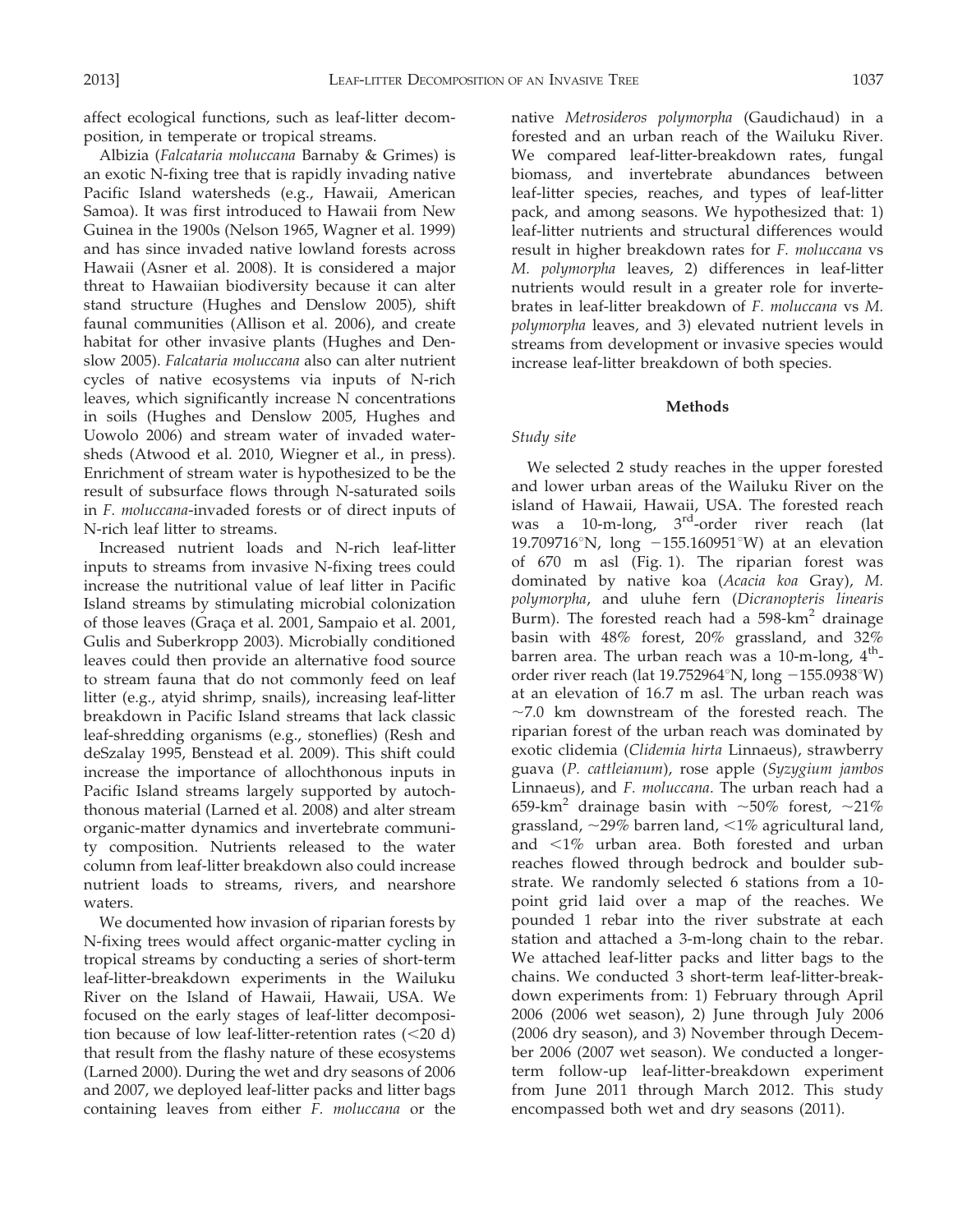

FIG. 1. Map of study site showing the lower urban (labeled A) and upper forested (labeled B) reaches and the 3 main land covers (urban, forest, agriculture).

## Water-quality variables

We estimated mean, minimum, and maximum discharge values  $(m^3/s)$  from the Piihonua gage (US Geological Survey [USGS] station 16704000), which was  $\sim$ 100 m downstream of the forested reach. River discharge measurements were not available for the urban reach. We averaged stream discharge values over the duration of each experiment. Because of a major storm in the 2006 wet season, discharge values are from the first 3 wk of the experiment only. Data are available at http://nwis.waterdata.usgs.gov/ nwis/sw.

We measured dissolved  $O_2$  (%), temperature, and specific conductance of the surface water of the forested and urban reaches with a handheld  $YSI^{TM}$ 85 probe (Yellow Springs Instruments, Yellow Springs, Ohio). In the  $3<sup>rd</sup>$  experiment (2007 wet season), we also made river depth and flow velocity measurements. We measured river depth with a meter stick and river velocities with a USGS pygmy flow meter (Rickly Hydrological Co., Columbus, Ohio). We made measurements once a week during each experiment. We estimated depth and velocity values for the forested reach in the 2006 wet and dry seasons from ratios of depth and velocity measured in the forested reach in the 2007 wet season. We used the same approach to estimate depth and velocity values

for the urban reach but with data from the urban reach.

We collected water samples at the beginning of the 2006 wet and dry seasons during baseflow conditions as part of another project that ended in the 2006 dry season. We did not collect water samples during the 2007 wet season. We filtered water samples through glass-fiber filters and stored them frozen until analysis for nutrients. We analyzed filtered samples for  $NO_2^-$  and  $NO_3^-$  ( $\Sigma NO_3$ , detection limit [DL] = 0.1 μM; USEPA 1983),  $NH_4^+$  (DL = 1.0 μM; Fishman 1993), and soluble reactive P (SRP;  $DL = 0.1 \mu M$ ; USEPA 1983) with a Technicon AutoAnalyzer II (Pulse Instrumentation, Saskatoon, Canada).

#### Leaf-litter decomposition

We collected senescent F. moluccana and M. polymorpha leaf litter 1 mo before each experiment by placing leaf-litter traps under F. moluccana or M. polymorpha trees adjacent to the Wailuku River. We air-dried the leaf litter in the laboratory for 1 wk. We used  $\sim$ 2.5 g of leaves to create each leaf-litter pack or litter bag. We used leaf-litter packs and litter bags to assess the importance of invertebrates in leaf-litter breakdown (invertebrates could access leaves in litter packs but not in litter bags). We constructed leaf-litter packs by stringing F. moluccana or M. polymorpha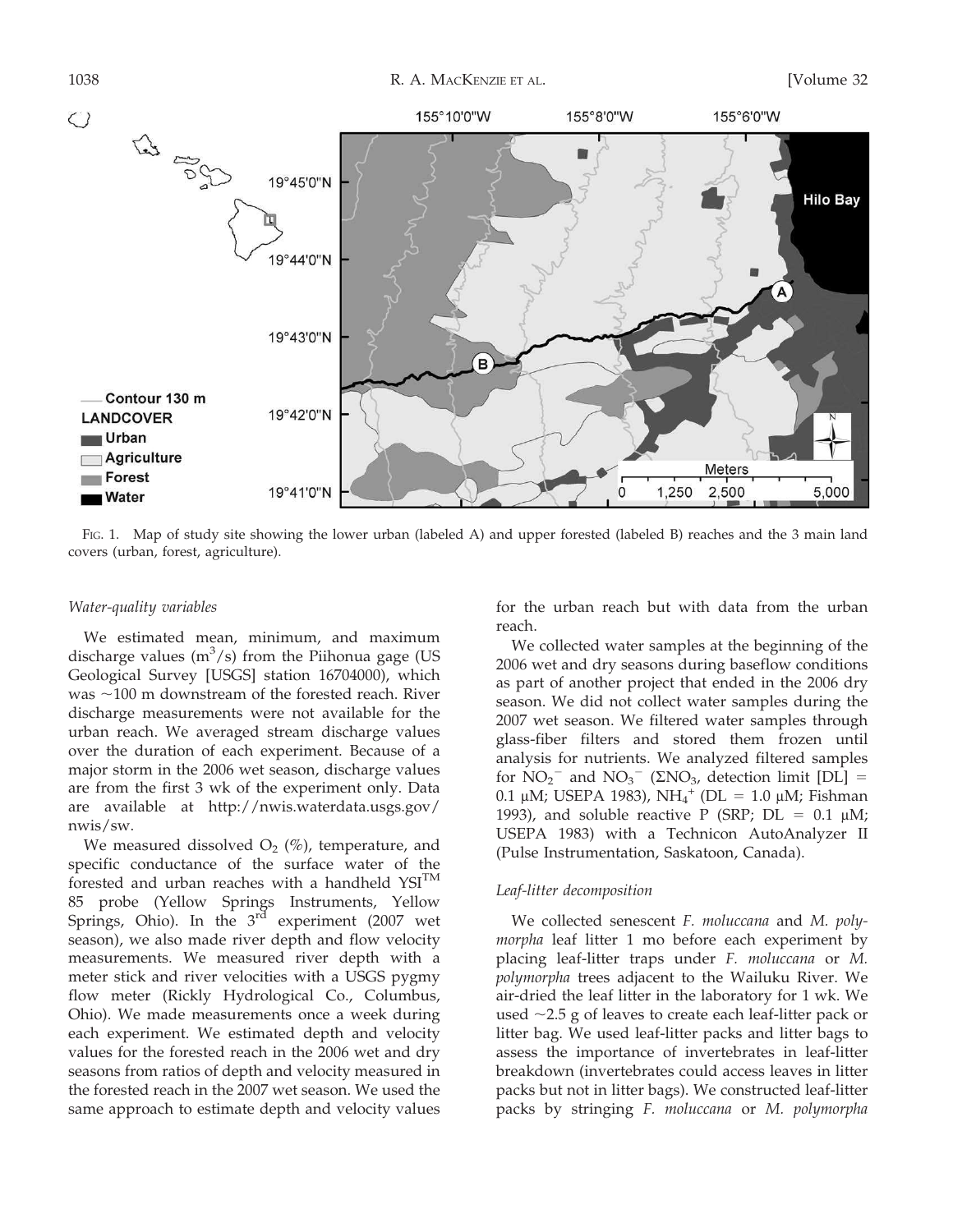leaves onto an 80-cm-long nylon thread. We reweighed the litter packs prior to deployment. We constructed  $10 \times 10$ -cm litter bags from 3-mm nylon mesh. We cable tied 1 leaf-litter pack and 1 litter bag of either F. moluccana or M. polymorpha to the inside of an 8.5-cm-diameter tubular wire cage. We constructed cages of 1-cm-mesh, plastic-coated hardware cloth and left them open on both ends. We used the cages to secure the leaf-litter packs during the extreme floods that can occur in the Wailuku River. Cages also provided habitat for any invertebrates that might feed on the leaf litter. We acknowledge the artifacts created by this treatment design (i.e., artificial habitat for potential detritivores), but we thought it suitable to test our hypotheses because F. moluccana and M. polymorpha leaf-litter packs and litter bags were treated the same in the forested and urban river reaches and in all 3 sampling seasons.

For each short-term experiment, we constructed 35 F. moluccana and 35 M. polymorpha tubular cages, each with a leaf-litter pack and a litter bag ( $n = 70$ ). We deployed 15 cages of each species in each reach. We cable-tied 5 F. moluccana cages or 5 M. polymorpha cages to chains at randomly selected stations, and we oriented cages so that the lengths and, thus, the tube openings were perpendicular to river flow. We returned the remaining 10 cages (5 F. moluccana and 5 M. polymorpha) to the laboratory where we used them to calculate initial dry mass for the deployed cages. We removed leaves from the leaf-litter packs and litter bags, oven-dried them at  $60^{\circ}$ C to a constant mass, and weighed them to the nearest 0.01 g.

We analyzed leaf-litter subsamples for total C and N with a  $\text{Costech}^{\text{TM}}$  model elemental analyzer (Costech Analytical Technologies, Valencia, California). We quantified structural and secondary compounds in leaves with sequential C analysis. We sequentially separated samples into nonpolar, water soluble, and acid-soluble (i.e., cellulose) fractions, with the remaining residue representing lignin or lignin-based material (McClaugherty 1985, Ryan 1990). We estimated tannin from the water-soluble fraction with the Follin–Denis method (Allen et al. 1974) and cellulose content from the acid-soluble fraction with a phenol–sulfuric acid assay (Dubois et al. 1956). We calculated fractions on an ash-free dry mass (AFDM) basis and expressed them as  $%$  initial litter mass (Ryan 1990). We measured leaf toughness from subsamples with a penetrometer with a 0.79-mm punch. We placed a beaker on the top of the punch and filled it with water until the punch broke through a veinless area of the leaf (Pearson and Connolly 2000). We combusted the remaining leaves in the samples at  $550^{\circ}$ C for 4 h and calculated AFDM. The initial AFDM of the deployed cages was equal to the product of the initial fresh leaf-litter mass of the deployed cages and the fresh leaf-litter mass:AFDM ratio calculated from the 10 cages returned to the laboratory.

We removed leaf cages from the river once a week over a 5-wk period during each season. The 5-wk duration was based on results of previous leaf-litter studies done in the region (Archer 1983, Benstead 1996, Larned 2000) and was necessary because of the short retention time of leaf litter in these flashy systems (Larned 2000). We randomly selected 1 cage for removal from each of the 6 forested and urban reach stations. We enclosed leaf cages in plastic bags before removing them from the river, placed them on ice, and returned them to the laboratory where they were disassembled. We removed leaves from the leaflitter packs and litter bags and gently washed them over a 500-mm-mesh sieve with tap water to remove any invertebrates, algae, or sediments. We dried the leaf litter to a constant mass at  $60^{\circ}$ C, weighed it to the nearest 0.01 g, subsampled for total N and C analyses, and combusted the remainder at  $550^{\circ}$ C for 4 h to calculate AFDM. We calculated  $%$  AFDM remaining by dividing the ending AFDM of each leaf pack by the initial AFDM. We  $ln(x)$ -transformed % AFDM remaining and plotted it as a function of time for each station. We fit the data with a linear regression, and estimated leaf-litter decay coefficients (k) from the slope of the regression (Benfield 1996). We averaged  $k$ values for each leaf-litter type across stations in each reach.

For the longer-term experiment, we weighed 5.0 g of F. moluccana and M. polymorpha leaves, placed them in litter bags, and deployed them in the forested reach. We used only litter bags in the forested reach because decomposition rates did not differ between litter bags and leaf-litter packs or between the forested and urban reach (see Results). We removed leaf-litter packs on days 3, 7, 14, 46, 72, 116, and 259 and processed them as described above.

## Fungal biomass

We extracted ergosterol from a subsample of leaf litter from the litter bags to estimate fungal biomass (Gessner and Chauvet 1993, Gessner and Schmitt 1996) on day 0 and during weeks 1, 3, and 5 of each short-term experiment. We used whole F. moluccana leaves because of their small size  $(<1$  cm), but we took subsamples of M. polymorpha leaves with a 6-mmdiameter leaf punch. We froze, lyophilized, and weighed the leaf subsamples and extracted ergosterol from the leaf litter with the techniques described by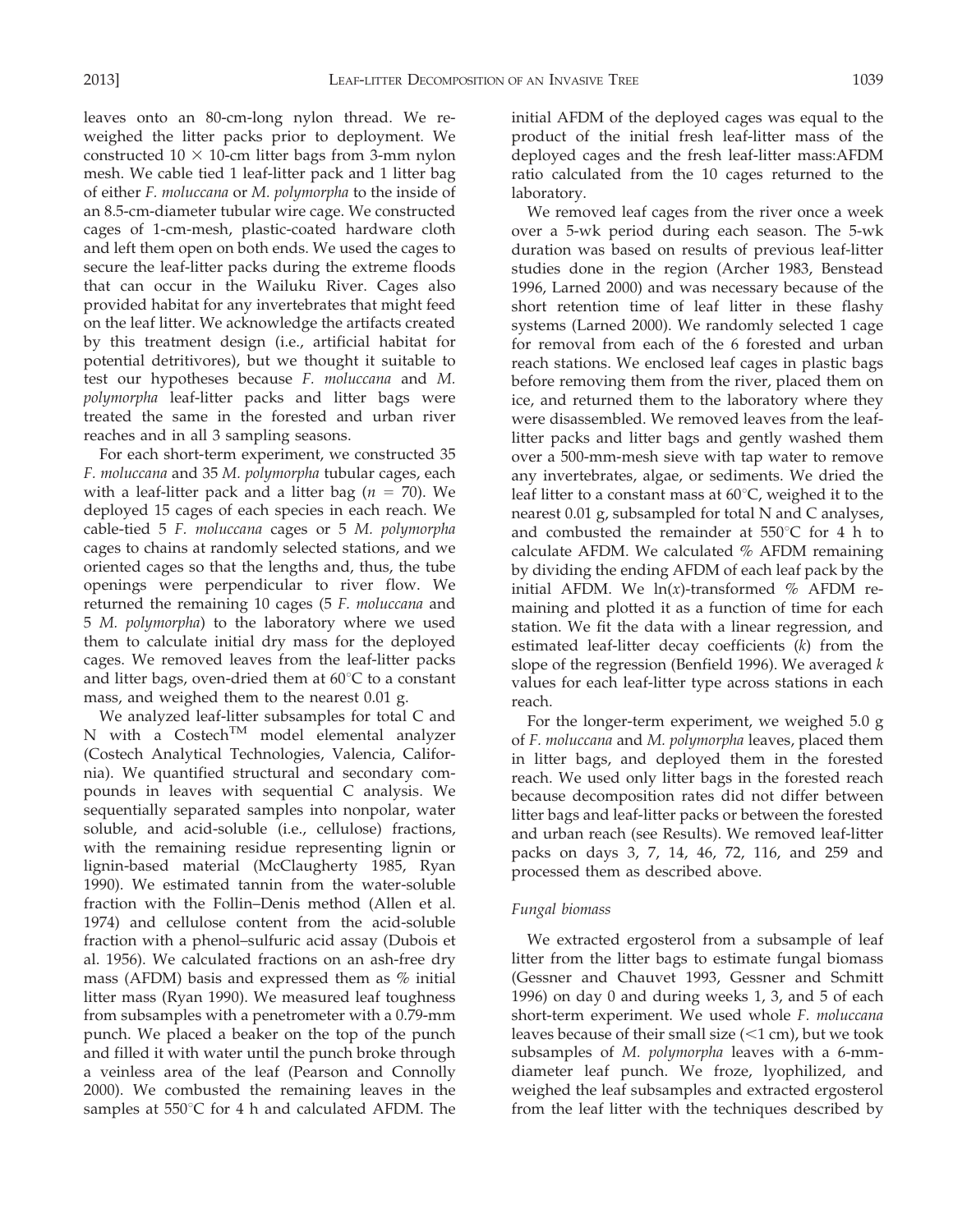Gessner and Schmitt (1996). We converted ergosterol mass to fungal biomass with a conversion factor of 5.5 mg ergosterol/g fungal biomass (Gessner and Newell 2002) and averaged values across stations in each reach.

## Invertebrate abundance

We sorted invertebrates from leaf-litter packs and litter bags and identified them to family (Merritt and Cummins 1996). We estimated invertebrate abundance by summing the total number of invertebrates per litter bag or leaf pack and dividing by the remaining AFDM of leaf litter from the litter bag or leaf pack on each date.

#### Contribution of leaf-litter N to the water column

We plotted %N remaining in leaf litter from each F. moluccana and M. polymorpha short-term leaf-litter pack against %AFDM remaining for that leaf-litter pack for all 3 seasons to examine changes in leaf-litter N. We ran linear regressions in Sigma Plot (version 8.0; SYSTAT Software Inc., San Jose, California). We estimated the change in %N relative to the change in total leaf biomass, and thus time, from the slope of the line (Aber and Melillo 1980, 1982). Positive slopes indicated N immobilization from the water column, whereas negative slopes indicated N release to the water column.

We estimated the potential  $%$  contribution of *F*. moluccana leaf-litter breakdown to the total N budget of a heavily invaded stream (Ainaloa Stream) (Wiegner et al. in press) with a series of calculations as

$$
N_{rem} = (SS_{Fmol})({\%N_{leaf}})r
$$

where  $N_{\text{rem}}$  is the amount of N remineralized (mg/ m<sup>2</sup>) from *F. moluccana* leaf-litter breakdown, SS<sub>Fmol</sub> is the standing stock of *F. moluccana* leaf litter (mg/m<sup>2</sup>),  $\%N_{\text{leaf}}$  is  $\%N$  content of *F. moluccana* leaf litter, and r is the %N released. We estimated  $SS_{Fmol}$  from randomly collected,  $30 \times 30$ -cm Surber samples from Ainaloa Stream. We sorted all F. moluccana leaf litter from samples, dried it to constant mass, weighed it, and divided by the area of the Surber sampler (0.04 m<sup>2</sup>). The flux of total dissolved N (TDN) above a 1.0- $m<sup>2</sup>$  area of stream (mg/m<sup>2</sup>) at any instant ( $\Phi_{\rm TDN}$ ) was

$$
\Phi_{\text{TDN}} = (\text{TDN}_{H_2O})h
$$

where  $TDN_{H2O}$  was the average water-column  $TDN$ concentration (mg/m<sup>3</sup>) from an *F. moluccana*-invaded reach of the Ainaloa stream (Wiegner et al. in press) and h was the average water depth (cm). The  $%$ contribution of N released from F. moluccana breakdown to the overall N budget of the invaded Ainaloa stream (%N<sub>Fmol</sub>) was

$$
\%N_{Fmol} = N_{rem} / \Phi_{TDN}.
$$

#### Statistical analysis

We compared dissolved  $O<sub>2</sub>$ , temperature, and specific conductance between reaches (urban vs forested) and among seasons (2006 wet season, 2006 dry season, 2007 wet season) with a 2-way analysis of variance (ANOVA). We compared initial chemical and structural components of leaf litter between leaf species (F. moluccana vs M. polymorpha) with a 1-way ANOVA. For short-term experiments, we compared  $ln(x)$ -transformed leaf-litter decay coefficients from each station between leaf species, reaches, and treatments (leaflitter packs vs litter bags), and among seasons with a 4 way factorial ANOVA. Fixed effects included leaf species, reach, treatment, and season and all 2-, 3-, and 4-way interactions. For the longer-term experiment, we compared  $ln(x)$ -transformed leaf-litter decay coefficients between leaf species with a 1-way ANOVA.

Initial examination of fungal biomass over time between the 2 leaf species revealed that peak fungal biomass occurred at different times for the 2 species. Furthermore, patterns of fungal biomass over time were not consistently linear or quadratic, and therefore, regression analyses could not be used to calculate fungal colonization rates and compare fungal biomass over time. Instead, we used Functional Data Analysis (FDA) to examine how fungal biomass on leaf litter changed over time. FDA represents time series of various data sets as functions and conducts analyses on the functions rather than on the data (Ramsey and Silverman 2005). FDA integrated fungal biomass over time for each leaf type at each reach and each season. Functions were run from the starting time point (day 0) to the day of maximum fungal biomass in Sigma Plot. Patterns in invertebrate abundances over time were neither linear nor quadratic. Thus, functions of invertebrate abundance over time were calculated in a way similar to the approach taken for fungal biomass over time, with the exception that the area under the plot was determined over the entire study period. We compared fungal biomass and invertebrate abundance from each station between leaf species, reaches, and treatments (invertebrate abundance only), and among seasons using 3- and 4-way ANOVAs, respectively.

We used Pearson's product–moment correlation analysis to identify relationships among leaf-litter breakdown rates, invertebrate abundances, physicochemical variables, and intrinsic qualities of leaf litter in leaf-litter packs and litter bags. We included fungal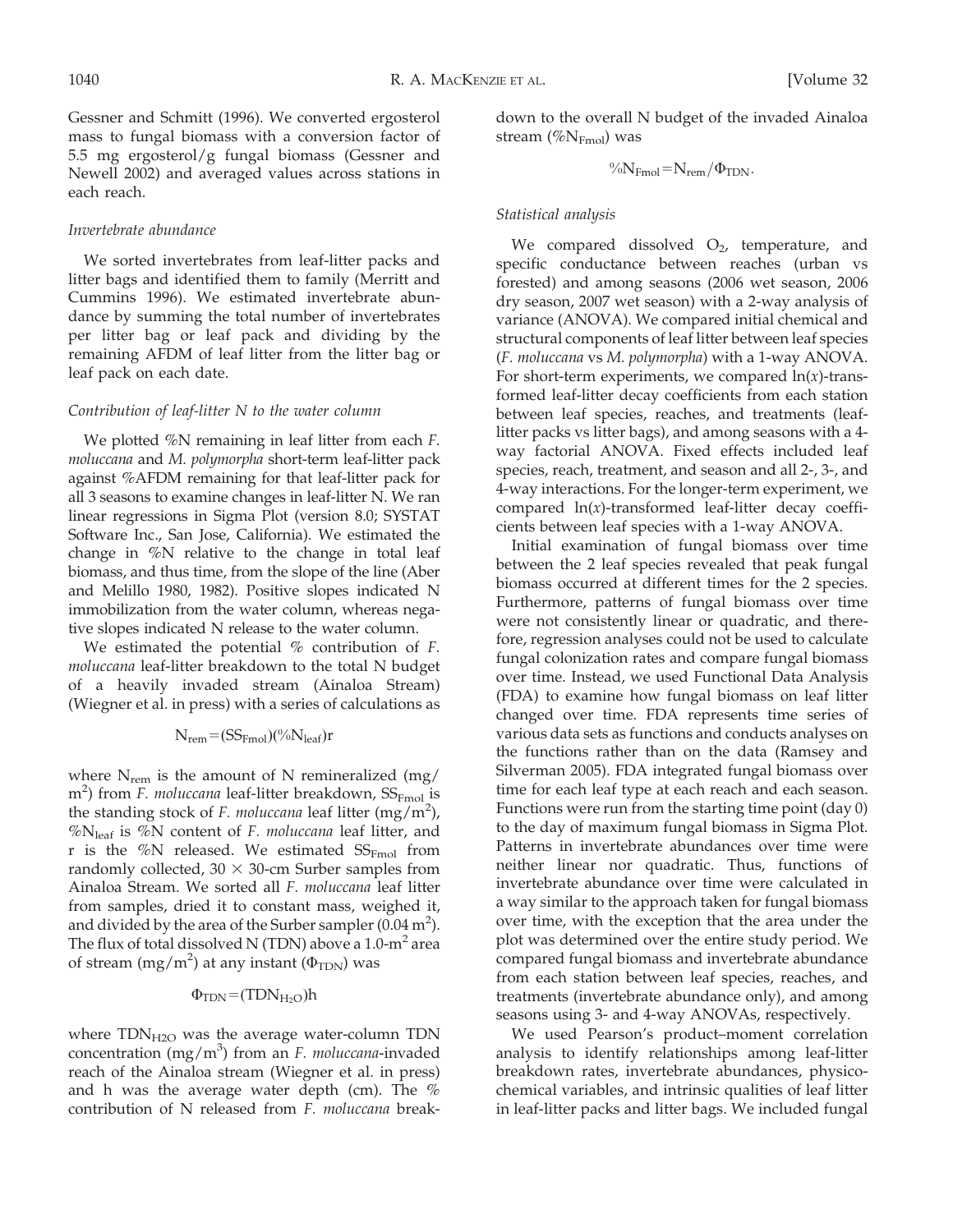TABLE 1. Mean  $(\pm 1 \text{ SE})$  values for environmental variables measured at the upper forested and lower urban reaches of the Wailuku River, Hawaii, USA. Dissolved  $O_2$  (DO), temperature (Temp), and specific conductance (SpC) were compared between reaches and among seasons with 2-way analysis of variance. Q = discharge,  $min = minimum$ ,  $max = maximum$ ,  $\overline{2NO_3} = NO_2^- +$  $NO<sub>3</sub><sup>-</sup>$ , SRP = soluble reactive P. Asterisks denote significant differences between reaches: \*  $p < 0.05$ , \*\*  $p < 0.01$ , \*\*\*  $p < 0.001$ ). Means with the same superscript after asterisks are not significantly different among seasons.

|                                       | 2006 wet season |                                | 2006 dry season |                                | 2007 wet season |                       |
|---------------------------------------|-----------------|--------------------------------|-----------------|--------------------------------|-----------------|-----------------------|
| Variable                              | Forested        | Urban                          | Forested        | Urban                          | Forested        | Urban                 |
| $Q(m^3/s)$<br>$Q_{min}(m^3/s)$        | $2.1 \pm 0.3$   |                                | $1.7 \pm 0.1$   |                                | $1.2 \pm 0.3$   |                       |
|                                       | 1.0             |                                | 0.8             |                                | 0.5             |                       |
| $Q_{\text{max}}(m^3/s)$               | 7.3             |                                | 4.3             |                                | 9.7             |                       |
| Depth (cm)                            | 31.8            | 70.4                           | 27.9            | 65.8                           | $19.7 \pm 1.8$  | $46.6 \pm 6.9$        |
| Velocity $\frac{\text{cm}}{\text{s}}$ | 76.0            | 3.0                            | 61.6            | 2.5                            | $43.4 \pm 6.6$  | $1.8 \pm 1.4$         |
| DO ( $%$ saturation)                  | $89.4 \pm 1.7$  | $91.7 \pm 1.1$                 | $87.9 \pm 4.59$ | $103.5 \pm 2.6$ <sup>***</sup> | $93.5 \pm 2.4$  | $97.8 \pm 2.5***$     |
| Temperature (°C)                      | $19.5 \pm 0.4$  | $21.7 \pm 0.5$ <sup>***a</sup> | $20.1 \pm 0.4$  | $22.7 \pm 0.4^{***b}$          | $16.9 \pm 0.4$  | $19.7 \pm 0.5***$     |
| SpC(mS/cm)                            | $32.7 \pm 1.7$  | $74.2 \pm 8.6$ <sup>***b</sup> | $34.3 \pm 1.0$  | $68.4 \pm 9.1$ <sup>***a</sup> | $33.4 \pm 1.3$  | $46.7 \pm 3.0***^{a}$ |
| $\overline{2}NO_3$ ( $\mu$ M)         | 0.8             | 2.4                            | 0.6             | 0.6                            |                 |                       |
| $NH_4^+$ ( $\mu$ M)                   | < 1.0           | < 1.0                          | < 1.0           | < 1.0                          |                 |                       |
| $SRP(\mu M)$                          | < 0.1           | < 0.1                          | < 0.1           | < 0.1                          |                 |                       |

biomass values in tests done on data from litter bags because they were measured only from litter bags. We used mean and maximum discharge values from the forested reach for the urban reach because discharge values were not available for the urban reach and because reach did not affect % remaining AFDM, leaflitter decay coefficients, or fungal biomass.

We ran post hoc analyses on seasonal comparisons with the Tukey–Kramer method. We ran all ANOVAs with PROC MIXED (SAS, version 9.1; SAS Institute, Cary, North Carolina), whereas we ran correlations in SYSTAT (version 10; Systat Software, Inc., San Jose, California). We set  $\alpha = 0.05$  for all analyses.

#### Results

#### Environmental variables

River velocities were higher and water depths were shallower in the forested than in the urban reach (Table 1). Dissolved O<sub>2</sub> ( $F_{1,25} = 10.95$ ,  $p < 0.001$ ), temperature ( $F_{1,25} = 66.9$ ,  $p < 0.001$ ), and specific conductance  $(F_{1,25} = 52.61, p < 0.001)$  were all lower in the forested than the urban reach (Table 1). Nutrient ( $\text{2NO}_3$ ,  $\text{NH}_4^+$ , and SRP) concentrations did not differ between the forested and urban reaches except in the 2006 wet season when  $\Sigma NO_{3}^{-}$  values were higher in the urban (2.4  $\mu$ M) than in the forested reach (0.8  $\mu$ M; Table 1). NH<sub>4</sub><sup>+</sup> and SRP were generally below detection limits.

Mean, minimum, and maximum discharge values were available only from the Piihonua gaging station 100 m downstream of the forested reach. Mean and minimum discharge values decreased over time such that 2006 wet season  $>$  2006 dry season  $>$  2007 wet season. Maximum discharge was greater in the wet seasons than the dry season, and water temperatures were significantly greater in the dry season than in the wet seasons ( $F_{2,25} = 32.09$ ,  $p < 0.001$ ). Dissolved O<sub>2</sub> was similar among seasons.

#### Leaf-litter chemistry

Initial cellulose and lignin levels were higher in F. moluccana than in M. polymorpha leaves ( $F_{1,10} = 5.80$ ,  $p$  < 0.05;  $F_{1,10}$  = 67.44,  $p$  < 0.001; respectively) (Table 2). Initial N content was  $3 \times$  higher in F. *moluccana* leaves than in M. *polymorpha* leaves ( $F_{1,10}$ ) = 4840.20,  $p < 0.001$ ). Initial tannin content was  $5\times$ greater in M. polymorpha than in F. moluccana leaves  $(F_{1,10} = 253.10, p < 0.001)$ . Metrosideros polymorpha leaves also had higher C:N ( $F_{1,10} = 558.70$ ,  $p < 0.001$ ),

TABLE 2. Mean  $(\pm 1 \text{ SE}; n = 6)$  initial values of chemical and physical characteristics of Falcataria moluccana and Metrosideros polymorpha leaf litter collected from riparian forests along the Wailuku River, Hawaii, USA. Values were compared between species with 1-way analysis of variance. Asterisks denote significant differences between leaf species: \*  $p < 0.05$ , \*\*  $p < 0.01$ , \*\*\*  $p < 0.001$ .

| Characteristic                                                                | F. moluccana                                                                                                       | M. polymorpha                                                                                                                                                |
|-------------------------------------------------------------------------------|--------------------------------------------------------------------------------------------------------------------|--------------------------------------------------------------------------------------------------------------------------------------------------------------|
| % $C$<br>$\%N$<br>C: N<br>Cellulose $(\%)$<br>Tannins $(\%)$<br>Lignin $(\%)$ | $43.01 \pm 0.17$<br>$1.48 \pm 0.01$<br>$29.05 \pm 0.13$<br>$38.33 \pm 0.87$<br>$3.88 \pm 0.69$<br>$38.84 \pm 2.15$ | $45.34 \pm 0.13***$<br>$0.48 \pm 0.01***$<br>$94.73 \pm 2.78$ <sup>**</sup><br>$34.89 \pm 1.08$ <sup>*</sup><br>$20.79 \pm 0.81$ ***<br>$19.89 \pm 0.83$ *** |
| Lignin:N                                                                      | $26.21 \pm 1.38$                                                                                                   | $41.58 \pm 2.27***$                                                                                                                                          |
| Toughness (mg)                                                                | $74.48 \pm 9.08$                                                                                                   | $184.17 \pm 18.58$ ***                                                                                                                                       |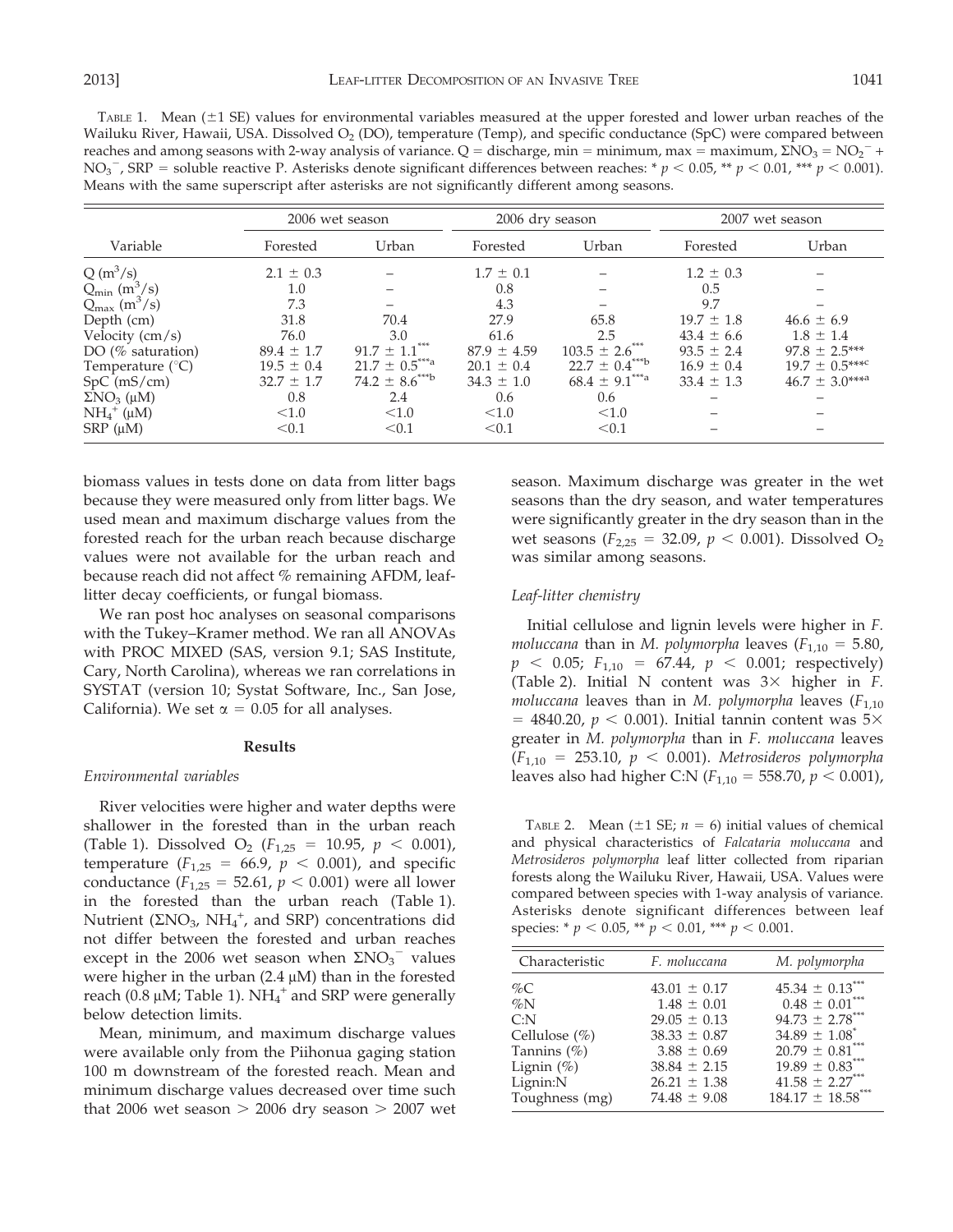

FIG. 2. Mean (+1 SE) breakdown rates  $(k; d^{-1})$  from Falcataria moluccana and Metrosideros polymorpha leaf-litter packs and litter bags in short-term experiments in the 2006 wet season (A), 2006 dry season (B), and 2007 wet season (C) in the Wailuku River, Hawaii, USA.

lignin:N ( $F_{1,10} = 33.5$ ,  $p < 0.001$ ), and leaf toughness  $(F_{1,15} = 33.90, p < 0.001)$  than *F. moluccana* leaves.

#### Leaf-litter breakdown

A 30-d storm strongly increased river discharge over a prolonged period after week 3 of the 2006 wetseason sampling period. Remaining leaf-litter packs and litter bags were either missing or severely damaged. As a result, leaf-litter decomposition rates for the 2006 wet season could be measured only from leaf packs and litter bags collected from weeks 1 through 3. Analysis of data from the 2006 dry and 2007 wet seasons showed no differences in leaf-litter k-values calculated with and without data for weeks 4 and 5. Therefore, we used the full 2006 dry- and 2007 wet-season data sets and the partial 2006 wet-season data set in subsequent analyses.

Leaf-litter k-values averaged across years, reaches, and treatments from the short-term experiments were nearly  $2 \times$  greater for *F. moluccana* than for *M.* polymorpha  $(F_{1,47} = 27.99, p < 0.001;$  Fig. 2A–C). Average k-values also differed among seasons  $(F<sub>2.47</sub>)$  $= 45.44, p < 0.001$ ). k-values were greater in the 2006 and 2007 wet seasons than in the 2006 dry season for both species (season  $\times$  leaf,  $F_{2,47} = 5.28$ ,  $p < 0.01$ ). The interaction between season and leaf also revealed that F. moluccana generally broke down faster than M. polymorpha in all seasons, but the difference was significant only in the 2006 wet season (Fig. 2A). Leaflitter k-values were similar between reaches and between litter bags and leaf-litter packs. In the longterm experiment, leaf-litter k-values were 20% higher for F. moluccana (0.0050  $\pm$  0.0001/d) than for M. polymorpha (0.0042  $\pm$  0.0001/d) (F<sub>1,4</sub> = 31.14, p < 0.001).

In leaf-litter packs, k-values were positively correlated with leaf lignin content ( $r = 0.42$ ,  $p < 0.01$ ,  $n =$ 36), mean discharge ( $r = 0.46$ ,  $p < 0.01$ ,  $n = 36$ ), and maximum discharge ( $r = 0.54$ ,  $p < 0.001$ ,  $n = 36$ ), and negatively correlated with C:N ( $r = -0.49$ ,  $p < 0.01$ , n  $= 36$ ), leaf toughness ( $r = -0.43$ ,  $p < 0.01$ ,  $n = 36$ ), and initial leaf tannin content ( $r = -0.48$ ,  $p < 0.01$ ,  $n =$ 36) (Table 3). In litter bags, k-values were positively correlated to initial leaf cellulose content ( $r = 0.33$ ,  $p <$ 0.05,  $n = 36$ ), leaf lignin content ( $r = 0.32$ ,  $p < 0.05$ , n = 36), and maximum discharge ( $r$  = 0.32,  $p$  < 0.05, n = 36) and negatively correlated to initial leaf tannin content ( $r = -0.35$ ,  $p < 0.05$ ,  $n = 36$ ). Fungal biomass was positively correlated to initial leaf cellulose content ( $r = 0.41$ ,  $p < 0.05$ ,  $n = 36$ ), invertebrate abundance ( $r = 0.34$ ,  $p < 0.05$ ,  $n = 36$ ), and lignin content ( $r = 0.80$ ,  $p < 0.001$ ,  $n = 36$ ) and negatively correlated to C:N ( $r = -0.84$ ,  $p < 0.001$ ,  $n = 36$ ), initial leaf toughness ( $r = -0.75$ ,  $p < 0.001$ ,  $n = 36$ ), and initial leaf tannin content ( $r = -0.82$ ,  $p < 0.001$ ,  $n =$ 36). Invertebrate abundance was negatively correlated to dissolved  $O_2$  ( $r = -0.51$ ,  $p < 0.001$ ,  $n = 36$ ) and mean river discharge ( $r = -0.30$ ,  $p = 0.07$ ,  $n = 36$ ).

#### Fungal biomass

Initial fungal biomass was greater on F. moluccana than on M. polymorpha leaves (Fig. 3A–C). Fungal biomass on  $F$ . *moluccana* leaves peaked after the  $1<sup>st</sup>$  or 2<sup>nd</sup> sampling event and then declined. Fungal biomass on M. polymorpha leaves increased linearly over time. Fungal biomass was greater on F. moluccana than on M. polymorpha leaves by the end of 2006 wetseason experiment (Fig. 3A), but was similar between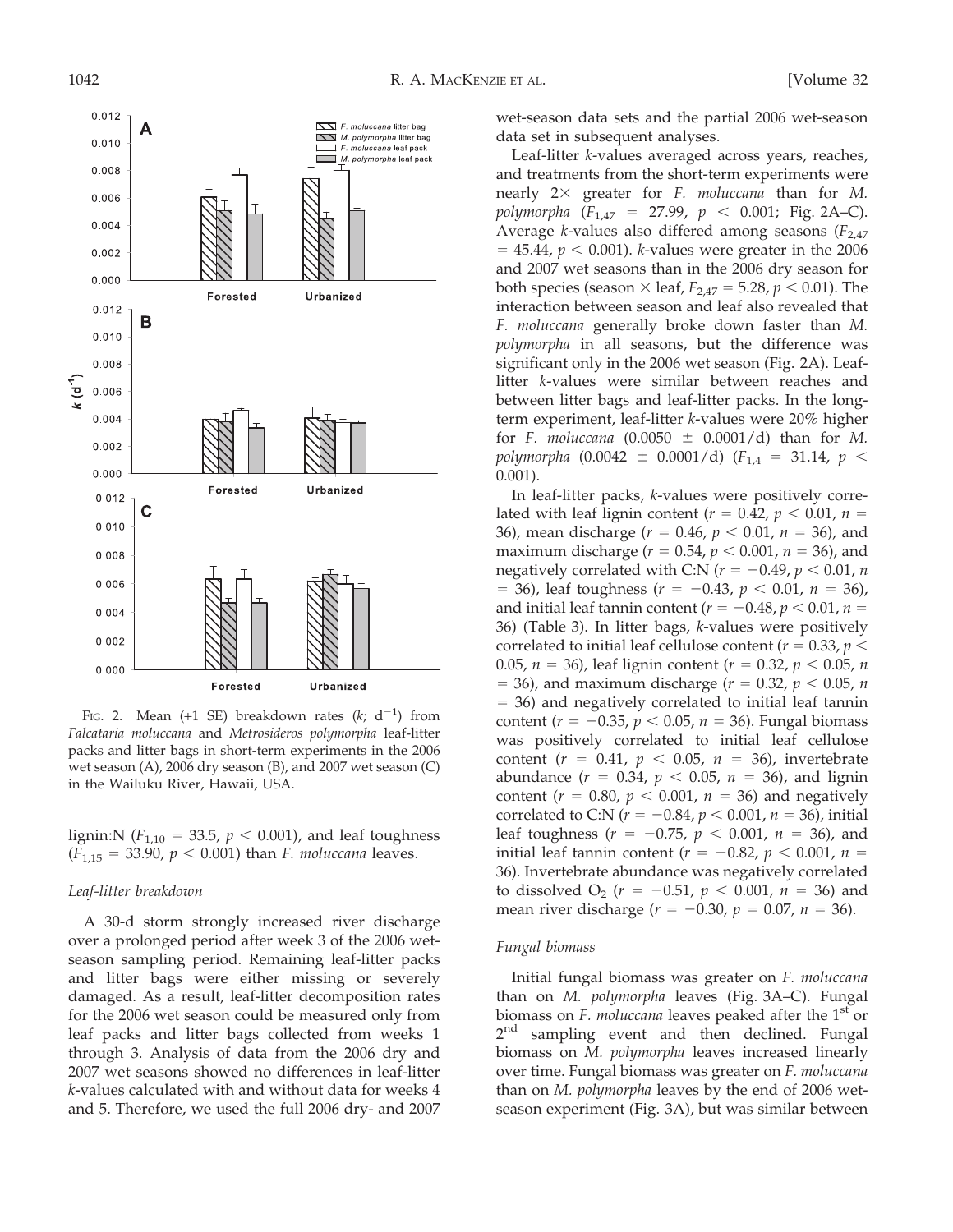TABLE 3. Pearson's correlation coefficients for litter-breakdown rates of Falcataria moluccana and Metrosideros polymorpha, fungal biomass, and invertebrate abundance in leaf-litter packs and litter bags, and environmental variables in the Wailuku River, Hawaii 2006–2007. DO = dissolved  $O_2$ , Q = mean discharge,  $Q_{\text{max}}$  = maximum discharge, ind = individuals, AFDM = ash-free dry mass.

| Variable                                                     | Factor                  | r       | р       |
|--------------------------------------------------------------|-------------------------|---------|---------|
| Leaf-litter-pack-breakdown rate (/d)                         | C: N                    | $-0.49$ | < 0.01  |
|                                                              | $%$ lignin              | 0.42    | < 0.01  |
|                                                              | Leaf toughness (mg)     | $-0.43$ | < 0.01  |
|                                                              | $\%$ tannins            | $-0.48$ | < 0.01  |
|                                                              | $Q(m^3/s)$              | 0.46    | < 0.01  |
|                                                              | $Q_{\text{max}}(m^3/s)$ | 0.54    | < 0.001 |
| Litter bag breakdown rate (/d)                               | $%$ cellulose           | 0.33    | < 0.05  |
|                                                              | $%$ lignin              | 0.32    | < 0.05  |
|                                                              | $%$ tannins             | $-0.35$ | < 0.05  |
|                                                              | $Q_{\text{max}}$        | 0.32    | < 0.05  |
| Fungal biomass $(mg/g \text{ leaf } AFDM \text{ remaining})$ | % cellulose             | 0.41    | < 0.05  |
|                                                              | C: N                    | $-0.84$ | < 0.001 |
|                                                              | Invertebrate abundance  | 0.34    | < 0.05  |
|                                                              | $%$ lignin              | 0.80    | < 0.001 |
|                                                              | Leaf toughness          | $-0.75$ | < 0.001 |
|                                                              | $%$ tannins             | $-0.82$ | < 0.001 |
| Invertebrate abundance (ind/g leaf AFDM remaining)           | $\%$ DO                 | $-0.51$ | < 0.001 |
|                                                              | Q                       | $-0.30$ | 0.07    |



FIG. 3. Mean  $(\pm 1$  SE) fungal biomass values plotted over time from Falcataria moluccana and Metrosideros polymorpha leaf litter in short-term experiments in the 2006 wet season (A), 2006 dry season (B), and 2007 wet season (C) in the Wailuku River, Hawaii, USA. Week 5 values from the 2006 wet season are missing because of a major storm that happened after week 3.

the 2 leaf species by the end of the other experiments (Fig. 3B, C).

Mean (SE) fungal biomass was  $>120\%$  higher on F. *moluccana* leaf litter (1.82  $\pm$  0.07 mg/g leaf) than on M. polymorpha litter (0.82  $\pm$  0.08 mg/g leaf) ( $F_{1,24}$  = 170.26,  $p < 0.001$ ; Table 4). Fungal biomass did not differ among seasons, but the leaf species  $\times$  season interaction was significant ( $F_{2,24} = 7.41$ ,  $p < 0.01$ ). Fungal colonization rates were greater on M. poly*morpha* leaves in the 2006 dry season than in the wet seasons. Fungal biomass tended to be higher on F. moluccana leaves during the wet seasons, but this trend was not significant. The leaf species  $\times$  season  $\times$ reach interaction also was significant ( $F_{2,24} = 3.65$ ,  $p <$ 0.05). Fungal biomass was greater on F. moluccana than on M. polymorpha leaves in both reaches and all seasons except in the urban reach in the 2006 dry season, when fungal biomass tended to be greater on F. moluccana than M. polymorpha leaves, but this trend was not significant.

#### Invertebrate abundance

Invertebrate abundance was greater on F. moluccana  $(27.4 \pm 4.2 \text{ individuals } [ind]/g \text{ leaf})$  than M. polymorpha leaves (19.0  $\pm$  3.0 ind/g leaf) (F<sub>1,48</sub> = 33.78, p  $<$  0.001), was greater in the forested (27.8  $\pm$  4.0 ind/g leaf) than in the urban reach (18.6  $\pm$  3.3 ind/g leaf)  $(F<sub>1,48</sub> = 105.39, p < 0.001)$ , and was greater in the 2007 wet season (29.3  $\pm$  4.0 ind/g leaf) and 2006 dry season  $(27.5 \pm 5.0 \text{ ind/g} \text{ leaf})$  than in the wet season  $(12.8 \pm 0.0 \text{ ind/g} \text{ leaf})$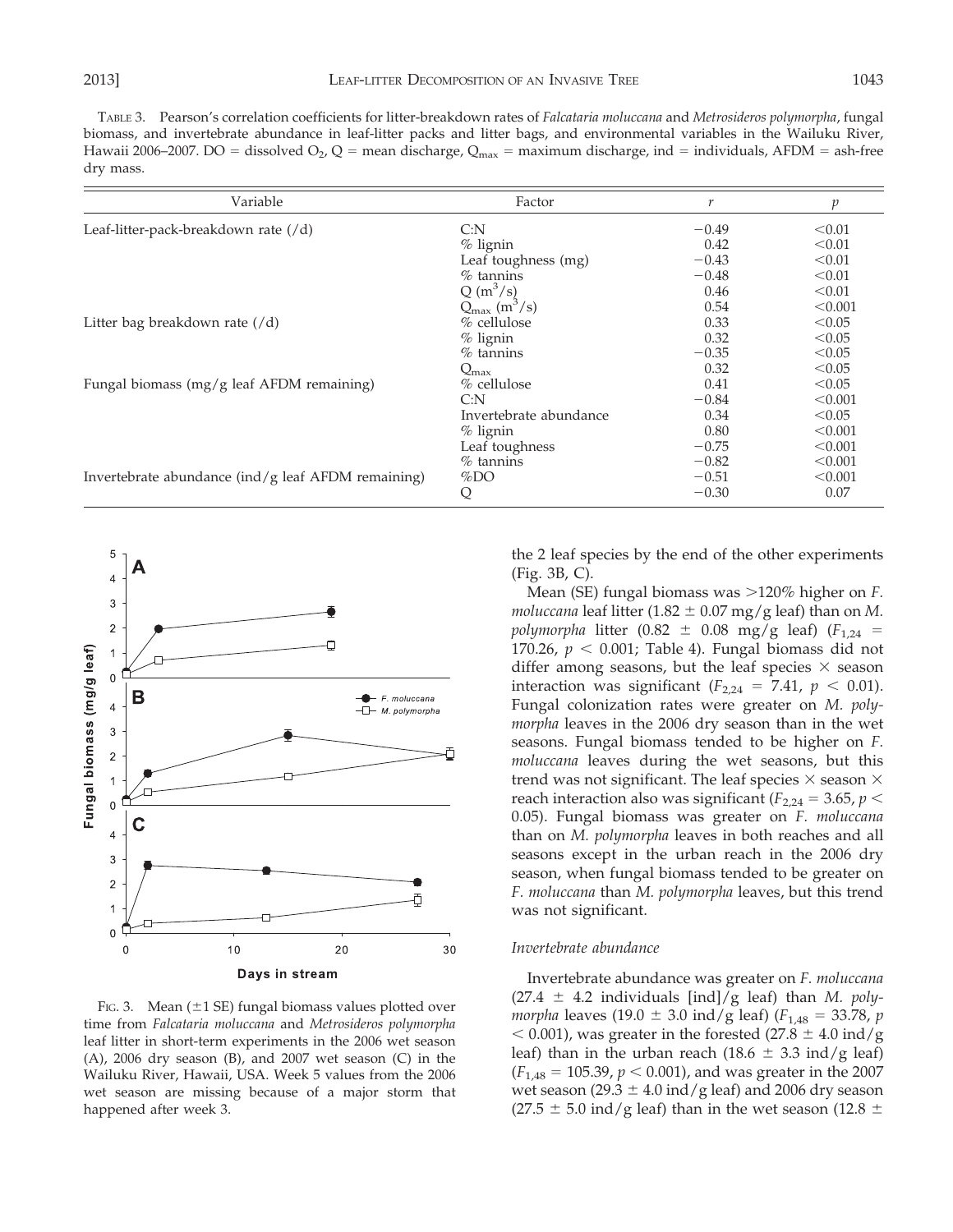TABLE 4. Mean  $(\pm 1 \text{ SE})$  daily fungal biomass values on Falcataria moluccana and Metrosideros polymorpha leaves in the Wailuku River, Hawaii, 2006–2007. Leaf averages were calculated across season and reach. Asterisks denote significant differences between leaf species: \*  $p < 0.05$ , \*\* p  $< 0.01$ , \*\*\*  $p < 0.001$ ).

|                                                                 | Fungal biomass (mg/g leaf)                                               |                                                                                              |  |  |
|-----------------------------------------------------------------|--------------------------------------------------------------------------|----------------------------------------------------------------------------------------------|--|--|
|                                                                 | F. moluccana                                                             | M. polymorpha                                                                                |  |  |
| 2006 wet season                                                 |                                                                          |                                                                                              |  |  |
| Forested<br>Urban<br>Average                                    | $2.10 \pm 0.18$<br>$1.64 \pm 0.07$<br>$1.87 \pm 0.13$                    | $1.04 \pm 0.14$<br>$0.50 \pm 0.06$ ***<br>$0.77 \pm 0.14$ ***                                |  |  |
| 2006 dry season                                                 |                                                                          |                                                                                              |  |  |
| Forested<br>Urban<br>Average                                    | $1.83 \pm 0.09$<br>$1.54 \pm 0.10$<br>$1.68 \pm 0.09$                    | $1.07 \pm 0.10^{\circ}$<br>$1.08 \pm 0.23$<br>$1.08 \pm 0.11***$                             |  |  |
| 2007 wet season<br>Forested<br>Urban<br>Average<br>Leaf average | $1.70 \pm 0.26$<br>$2.13 \pm 0.05$<br>$1.91 \pm 0.15$<br>$1.82 \pm 0.07$ | $0.74 \pm 0.06^{\circ}$<br>$0.46 \pm 0.02$ ***<br>$0.60 \pm 0.07$ ***<br>$0.82 \pm 0.08$ *** |  |  |

3.8 ind/g leaf) ( $F_{2,48} = 154.52$ ,  $p < 0.001$ ). The season  $\times$  reach  $\times$  leaf species interaction was significant  $(F_{2,48} = 7.08, p < 0.01)$ . All main-effect differences were driven by differences in the urban reach in the 2006 wet season (Fig. 4A–F). Mean daily invertebrate abundance was greater on leaf packs (40.0  $\pm$  3.8 ind/g leaf) than on litter bags (8.5  $\pm$  1.0 ind/g leaf) ( $F_{1,48}$  = 343.53,  $p < 0.001$ ) in all seasons (season  $\times$  treatment,  $F_{2,48} = 6.51, p < 0.01$ ; Fig. 4A–F).

## N mineralization

We calculated N mineralization from full data sets in the 2006 dry and 2007 wet seasons and the partial data set in the 2006 wet season, and we pooled data from both reaches for each season. Percent N content remaining of F. moluccana leaves decreased as % AFDM remaining decreased in each season (Fig. 5A– C). For every 1% of F. moluccana AFDM decomposed, 0.4 to 1.1% of the N content of F. moluccana leaves was released into the Wailuku River. The N released to the water column during breakdown of F. moluccana was 20.7 to 56.9% of the water-column TDN (55.4  $\pm$ 2.6 mg/m<sup>2</sup>) (Fig. 6). These estimates were based on standing stocks of F. moluccana that had accumulated in depositional areas of the Ainaloa Stream. Assuming that depositional areas constituted only 10% of the reach (RAM, unpublished data), a more accurate estimate of TDN contribution from F. moluccana breakdown at any instant in time would be 2.1 to 5.7%. Percent N content of M. polymorpha leaves

increased as % AFDM decreased during the 2006 wet and dry seasons, but not in the 2007 wet season. For every 1% of M. polymorpha AFDM decomposed, N content of M. polymorpha leaf litter increased by 1 to 10%.

#### Discussion

Replacement of native riparian forests by exotic species can shift the intrinsic quality of leaf-litter inputs to adjacent rivers, thereby altering riverinecommunity structure and function. Invasion of riparian forests by exotic N-fixing species is expected to have even greater effects on nutrient and organicmatter inputs, but few investigators have examined this hypothesis in tropical regions. Breakdown was significantly faster for exotic F. moluccana than native M. polymorpha leaf litter in short- and long-term experiments. These results support our 1<sup>st</sup> hypothesis that the higher N content in F. moluccana leaf litter would lead to greater breakdown rates than M. polymorpha, but mechanical fragmentation by river discharge strongly affected litter fragmentation. The similarity of leaf-litter breakdown rates in leaf-litter packs and litter bags did not support our 2<sup>nd</sup> hypothesis. High N content of F. moluccana leaves, and thus high food quality, did not provide an alternative food resource for nondetritivorous invertebrates. Last, leaf-litter breakdown rates were similar in the urban and forested reaches, a result we attribute to similar nutrient concentrations between reaches. Thus, we were unable to test our  $3<sup>rd</sup>$ hypothesis that differences in water-column nutrients would increase leaf-litter breakdown rates.

## Interspecific differences in leaf-litter breakdown

The short-term experiments probably reflected dynamics of organic-matter processing in these tropical streams better than the long-term experiment because leaf-litter retention rates are low  $(<20 d)$ (Larned 2000). These watersheds also are spatially compact, and distances between headwaters and stream mouths are often only a few km (Resh and deSzalay 1995). Thus, initial decomposition of leaf litter before organic matter is flushed and used by nearshore nekton communities is an important regulator of organic-matter dynamics in tropical island ecosystems (Atwood et al. 2012). Invasion of riparian areas by F. moluccana probably will alter organic matter and nutrient inputs to streams and nearshore areas because initial decomposition rates are greater for F. moluccana than M. polymorpha. Moreover, F. moluccana leaf-litter inputs occur year round and are nearly  $10\times$  greater than native leaf-litter inputs (Hughes and Denslow 2005).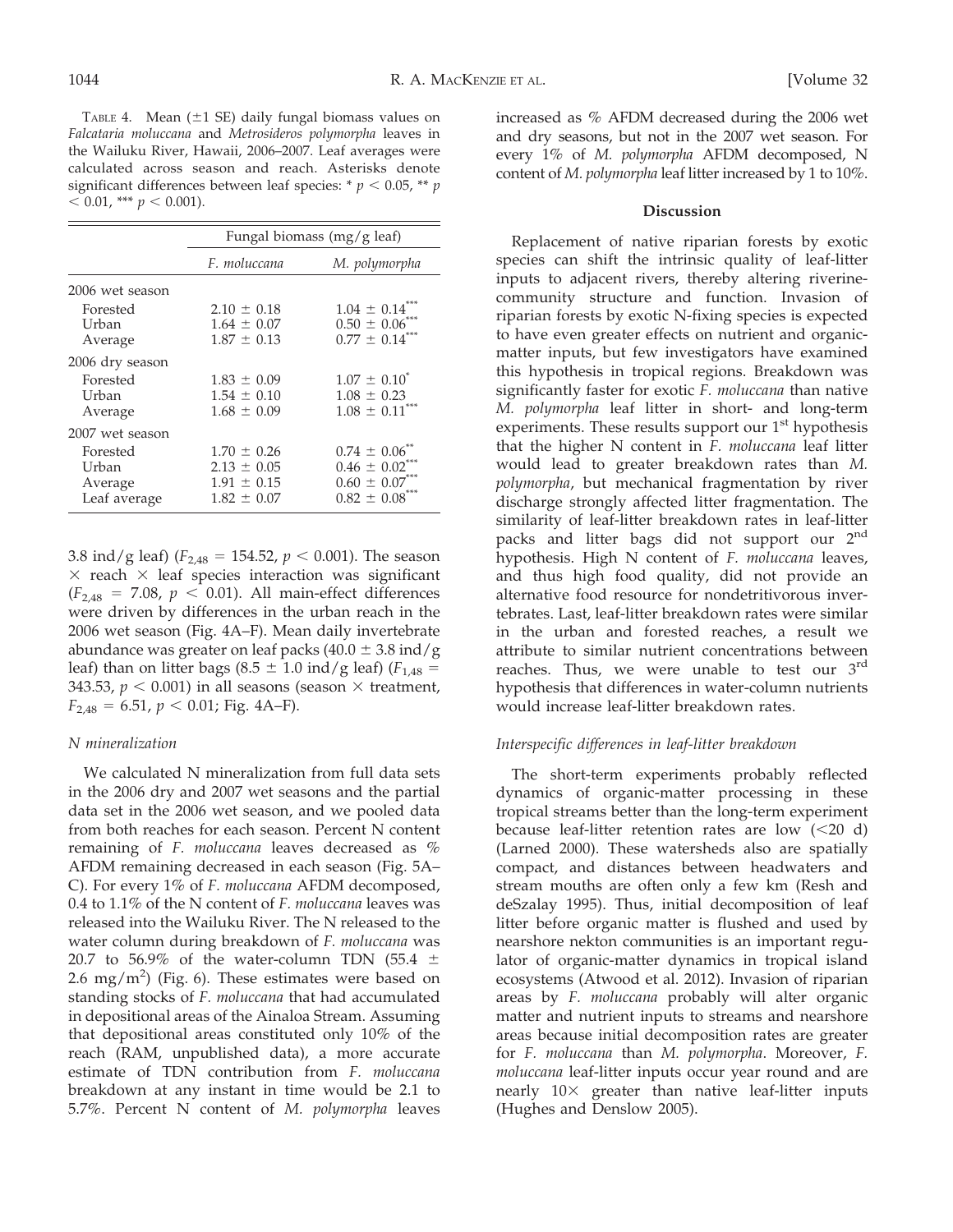

FIG. 4. Mean  $(\pm 1 \text{ SE})$  invertebrate abundance over time from Falcataria moluccana and Metrosideros polymorpha litter bags and leaf-litter packs in the 2006 wet season (A, B), 2006 dry season (C, D), and 2007 wet season (E, F) in urban (A, C, E) and forested (B, D, F) reaches of the Wailuku River, Hawaii, USA. Week 4 and 5 values from the 2006 wet season are missing because of a major storm that happened after week 3. AFDM = ash-free dry mass.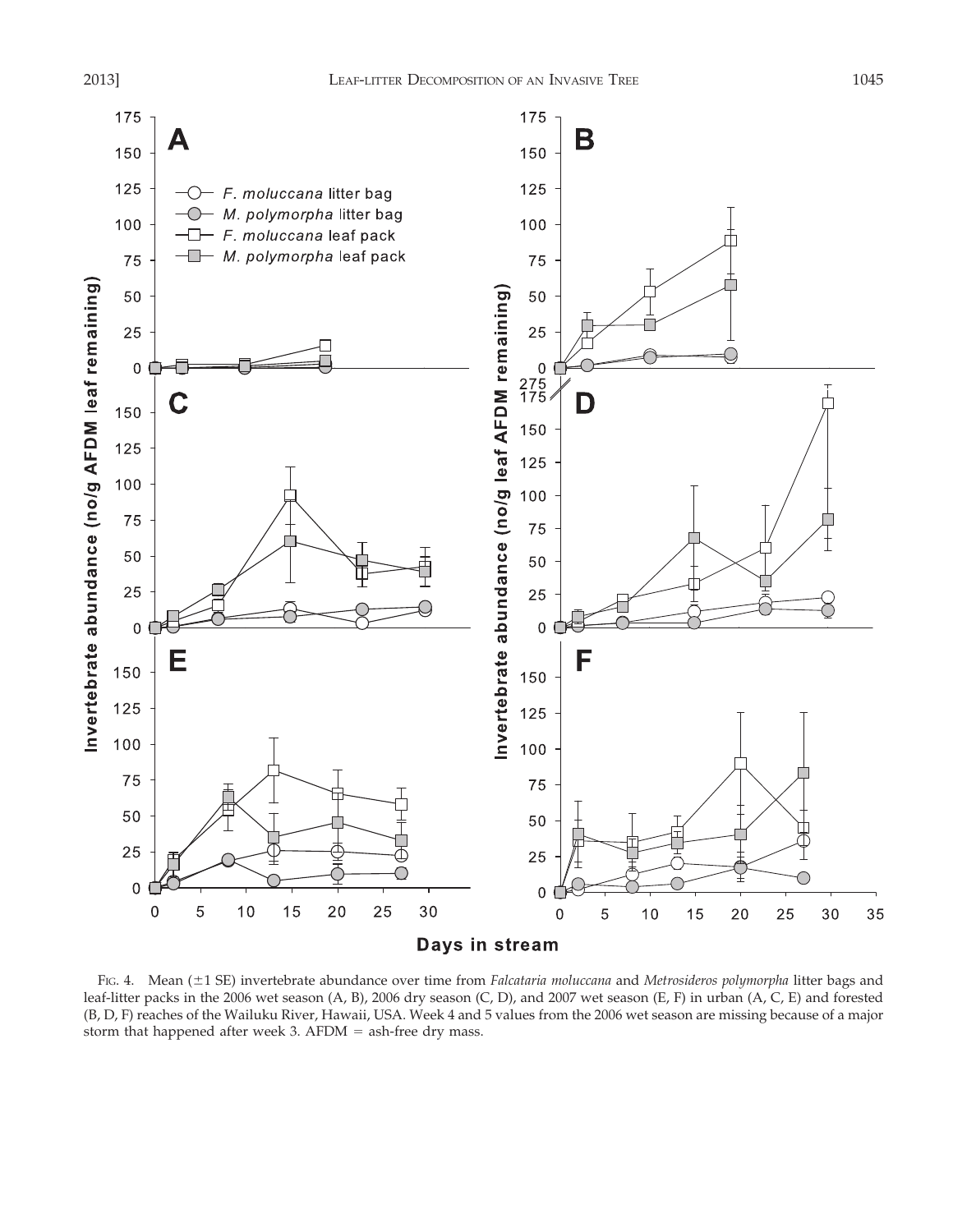

FIG. 5. Percent N remaining in Falcataria moluccana and Metrosideros polymorpha leaves removed from the Wailuku River during the short-term experiments vs leaf ash-free dry mass (AFDM) remaining in the 2006 wet season (A), 2006 dry season (B), and 2007 wet season (C). Slope (m) and goodness of fit  $(r^2)$  values for the regressions are given in the key to symbols. Positive slopes indicate that leaves are an N sink, whereas negative slopes indicate leaves are an N source to the water column. Breakdown rates did not differ between the forested and urban reaches, so data from the 2 reaches were pooled.

Leaf chemistry and structure can influence fungal and microbial colonization and, thus, leaf-litter breakdown (Ardón et al. 2009, Kominoski et al. 2009). Falcataria moluccana leaf litter was expected to break down significantly faster than M. polymorpha because of its higher N content and, thus, higher fungal colonization rates. Comparison of other intrinsic factors revealed that lignin and cellulose concentrations were also significantly greater in F. moluccana than in M. polymorpha leaves (Table 2). Higher lignin and cellulose content should have inhibited bacterial

and fungal colonization (Alexander 1977, Ardón and Pringle 2008) and, thus, slowed leaf breakdown rates (Webster and Benfield 1986, Gessner and Chauvet 1994, Ostrofsky 1997, Richardson et al. 2004) of F. moluccana compared to M. polymorpha. However, we found no evidence for inhibition, possibly because the high N content of *F. moluccana* leaf litter may have offset the inhibitory effect of lignin and cellulose (Melillo et al. 1982). Alternatively, increased nutrients could have been provided by excretion from significantly greater numbers of invertebrates on F. moluccana leaves (Pringle and Triska 1991). Last, cellulose content was higher in F. moluccana than in M. polymorpha leaves, but differences in cellulose content between F. moluccana and M. polymorpha (4%) were smaller than differences reported among leaf species (12%) in other studies in which cellulose content affected leaf-litter breakdown rate (Ardón et al. 2006, Ardón and Pringle 2008).

Differences in leaf-litter breakdown rates between F. moluccana and M. polymorpha also could have been influenced by the higher tannin levels in M. polymorpha leaves. Tannins can inhibit fungal growth (Feeny and Bostock 1968) and, thus, leaf-litter breakdown rates (Irons et al. 1994, Ostrofsky 1997, Mathuriau and Chauvet 2002). Metrosideros polymorpha leaves may require a long conditioning period for tannins to leach out of the leaves to make them suitable for fungal colonization (Ardón and Pringle 2008). Tannin content might explain the slow linear increase of fungal biomass on M. polymorpha leaves during the short-term experiments. This hypothesis is further supported by the high fungal biomass measured on the few litter bags that survived the 2006 flood. Values from these leaf-litter packs (3.25– 4.27 mg/g leaf) exceeded values from F. moluccana leaves measured throughout the study. If high concentrations of tannins and other phenolics (not measured here) inhibited fungal colonization, then the longer immersion period for surviving packs in the 2006 wet-season experiment than in the other short-term experiments (60 d vs 28–30 d) may have allowed more time for tannins and other phenolic compounds to leach out of the leaf litter. However, the short retention rates of leaf litter  $(<20 d)$  reported for a nearby stream (Larned 2000) coupled with the short lengths of these streams suggest that M. polymorpha leaves are not in streams long enough for leaching to affect microbial biomass. Other leaf-litter characteristics (described below) are probably more important regulators of fungal colonization and, thus, leaf-litter breakdown.

Leaf toughness can influence leaf-litter breakdown in temperate (Ostrofsky 1997, Quinn et al. 2000) and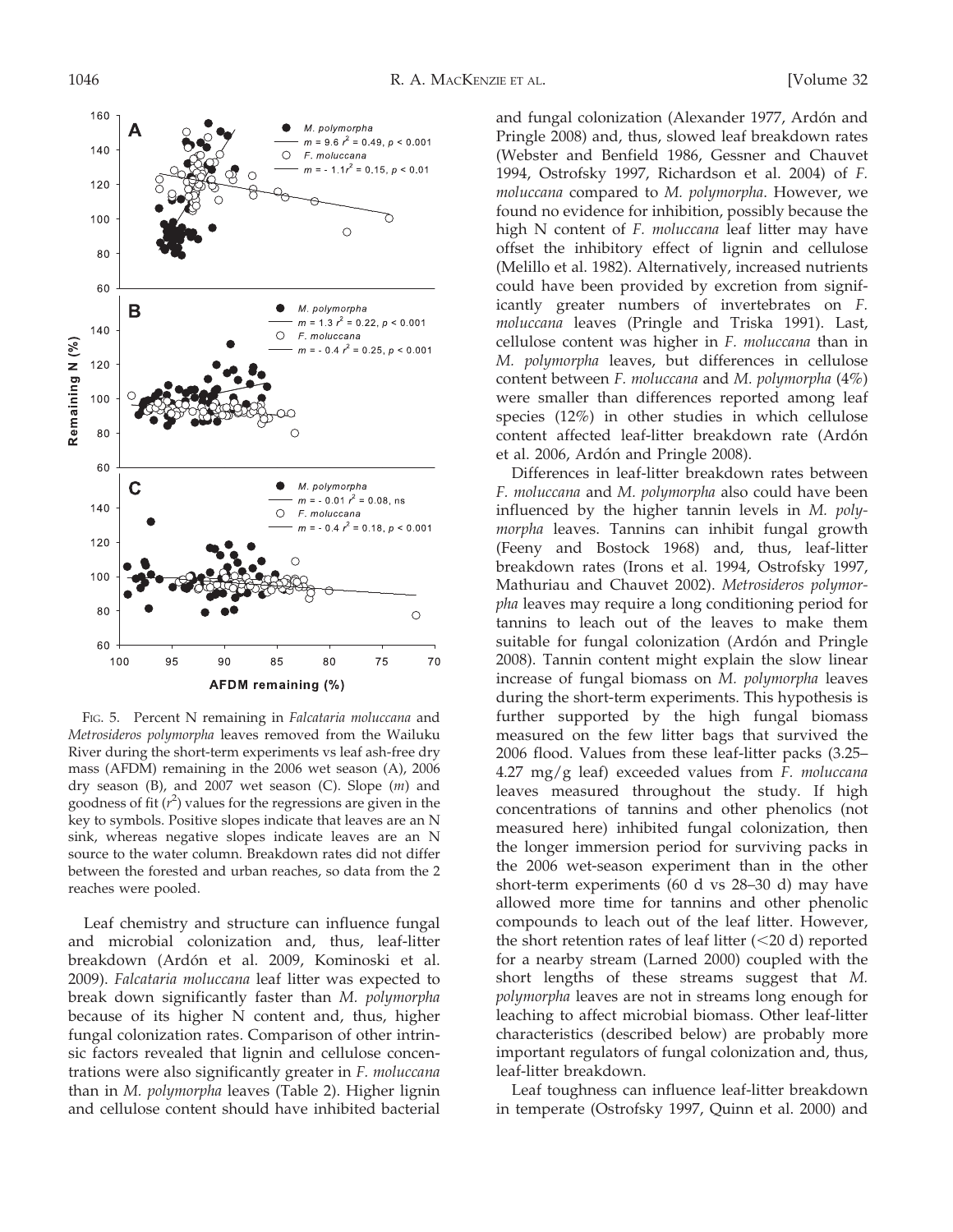

FIG. 6. Conceptual diagram showing estimated N input to a stream with a riparian zone invaded by Falcataria moluccana. N pools include the instantaneous standing stock of N from F. moluccana leaf litter (SS; mg/m<sup>2</sup>), total N remineralized to stream water column from that standing stock of leaf litter (N $_{\rm rem;}$  mg/m $^2$ ), and the flux of total dissolved N ( $\Phi_{\rm TDN}$ ) above a 1.0-m $^2$  area of stream (mg/m<sup>2</sup>) (Wiegner et al., in press). The amount of N entering the stream from leaf-litter inputs from F. moluccana trees (LL<sub>in</sub>; mg m<sup>-2</sup> y<sup>-1</sup>) (Hughes and Denslow 2005) is presented to demonstrate the potentially large amounts of N that could be entering the streams in the form of leaf litter. Values are presented as either means  $(\pm 1 \text{ SE})$  or as ranges.

tropical streams (Ardón and Pringle 2008, Li et al. 2009). Correlations between decomposition rates of leaf-litter packs, discharge, leaf toughness, and leaf C:N in our study suggest that the structural complexity of leaves is an important regulator of leaf-litter breakdown in the Wailuku River. Breakdown of structurally complex leaves should require more fungal processing and mechanical fragmentation by flow than breakdown of structurally simple leaves (Webster and Benfield 1986, Quinn et al. 2000, Li et al. 2009).

## Leaf-litter breakdown in Hawaiian rivers

Leaf-litter breakdown rates did not differ between leaf-litter packs and litter bags, and invertebrate abundances were not correlated with intrinsic properties of leaf litter. These results indicate that invertebrates played a minor role in leaf-litter breakdown in the Wailuku River, as has been reported for other Hawaiian rivers (Archer 1983, Larned 2000). High N content, low tannin content, and low leaf toughness are characteristics of highquality food for invertebrates, so we expected F. moluccana leaf litter to be a novel food source for omnivorous invertebrates (i.e., atyid shrimps), which are important detritivores in other tropical rivers (Crowl et al. 2001, Williams 2002). However, the Wailuku River lacks established populations of detritivores, so the expected response to shifts in the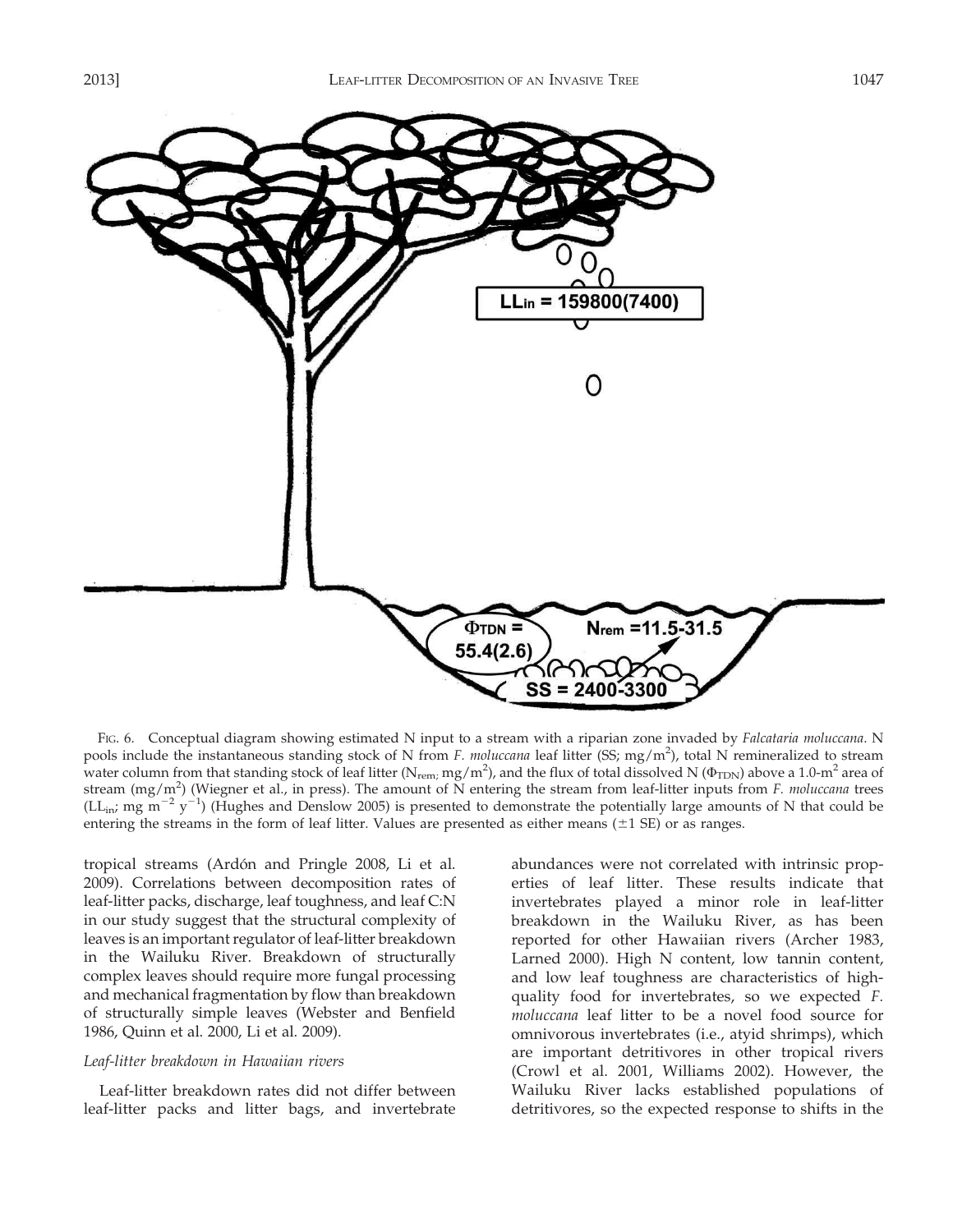TABLE 5. Peak fungal biomass values (mean  $\pm 1$  SE when available) and time of peak fungal biomass (d) from our study and other studies conducted in temperate (temp), Mediterranean (Med), arid, and tropical (tropics) streams. Mean streamwater nutrient concentrations are reported when available. AFDM = ash-free dry mass,  $\Sigma NO_3 = NO_2^{-2} + NO_3^{-}$ , SRP = soluble reactive P. \* indicates values reported as mg/g leaf AFDM.

| Leaf type              | Fungal biomass<br>$(mg/g \text{ leaf})$ | Time of peak<br>biomass | Climate | $NH_4^+$ (µM) | $\Sigma NO_3 (\mu M)$ | $SRP(\mu M)$ |
|------------------------|-----------------------------------------|-------------------------|---------|---------------|-----------------------|--------------|
| Phragmites australis   | $71.3 \pm 4.2^{\circ}$                  |                         | Temp    |               |                       |              |
| Alnus glutinosa        | $21.1 \pm 1.5^{\circ}$                  | 14 d                    | Temp    |               |                       |              |
| Alnus glutinosa        | $77.3^{b}$                              | 56 d                    | Temp    | 1.4           | 48.4                  | 1.1          |
| Salix fragilis         | $69.7^{b}$                              | 56 d                    | Temp    | 1.4           | 48.4                  | 1.1          |
| Protium brasiliense    | $95.0 \pm 14.6$ <sup>c*</sup>           | 30 <sub>d</sub>         | Temp    |               | 70.0                  | 0.17         |
| Alnus glutinosa        | $76.7 \pm 17.7$ <sup>d*</sup>           | 24 d                    | Temp    |               | 50.0                  | 0.004        |
| Alnus glutinosa        | $61.8 \pm 9.0^{d*}$                     | 7 d                     | Med     |               | 17.1                  | 0.01         |
| Castanea sativa        | $280.8 \pm 54.0$ <sup>e*</sup>          | 24 d                    | Med     |               |                       |              |
| Elaeagnus angustifolia | $47.6 \pm 8.3^{\text{t}}$               |                         | Arid    |               |                       |              |
| Populus deltoides      | $76.2 \pm 19.0^{\text{t}}$              |                         | Arid    |               |                       |              |
| Alnus glutinosa        | $105.4 \pm 14.4^{\mathrm{d}*}$          | 75 d                    | Tropics |               | 3.6                   | 0.08         |
| Croton gossypifolius   | $81.98*$                                | 10 <sub>d</sub>         | Tropics |               | 8.9                   | 0.7          |
| Clidemia sp.           | $92.8^{8*}$                             | 16d                     | Tropics |               | 8.9                   | 0.7          |
| Protium brasiliense    | $19.3^{c*}$                             | 75 d                    | Tropics |               | 3.6                   | 0.08         |
| M. polymorpha          | $2.2 \pm 0.2$                           | This study              | Tropics | 0.09          | 1.7                   | 0.006        |
| F. moluccana           | $3.1 \pm 0.2$                           | This study              | Tropics | 0.09          | 1.7                   | 0.006        |

<sup>a</sup> Gessner and Schmitt 1996

 $\frac{b}{c}$  Hieber and Gessner 2002<br>  $\frac{c}{c}$  Gonçalves et al. 2007

 $\frac{d}{e}$  Gonçalves et al. 2006<br>  $\frac{e}{e}$  Abelho 2009

<sup>g</sup> Mathuriau and Chauvet 2002

intrinsic quality of leaf-litter inputs (Piccolo and Wipfli 2002, Wipfli and Musslewhite 2004, Hernandez et al. 2005) did not occur.

Peak fungal biomass was 10 to  $100\times$  lower in the Wailuku River than in other tropical and temperate streams. This result suggests that fungi may be less important for leaf-litter breakdown in Hawaiian streams than in other streams (Table 5). The reason for low fungal biomass in the Wailuku River is unclear, but several explanations are possible. First, we measured fungal biomass only during early stages of decomposition. Second, nutrient concentrations in the Wailuku River are extremely low. Low fungal biomass in a tropical stream in Cerrado (Table 5) was partially attributed to low nutrient levels (Gonçalves et al. 2007). The  $NO_3^-$  values (3.6  $\mu$ M) reported by Gonçalves et al. (2007) are similar to concentrations in our study, but  $\overline{PO_4}^{3-}$  concentrations in their stream  $(80.6 \,\mu\text{M})$  were orders of magnitude higher than in the Wailuku River (undetectable;  $<$  0.01  $\mu$ M). In temperate streams, fungal biomass increases with elevated nutrient levels (Suberkropp 1995, Suberkropp and Chauvet 1995, Pascoal and Cássio 2004, Pascoal et al. 2005, Gulis et al. 2006) and in experimental manipulations of stream nutrients (Ferreira et al. 2006, Gulis et al. 2006, 2008, Ferreira and Chauvet 2011). The ranges of nutrient levels reported from low-nutrient reference streams in these studies  $(NH_4^{\text{+}}: 1.2-3.9 \mu M,$ NO<sub>3</sub><sup>-</sup>: 3.0–99.3 µM, PO<sub>4</sub><sup>3-</sup>: 0.4–3.2 µM) are much higher than concentrations in the Wailuku River. Third, the lignin and cellulose content of F. moluccana and M. polymorpha were higher than values reported by Gessner (2005). Gonçalves et al. (2007) attributed low fungal biomass in their study in a tropical stream to high lignin and cellulose content of leaves. Fourth, invertebrate densities and biomass are low in Pacific Islands, presumably because they are remote (Bright 1982, Barnes and Shiozawa 1985, Benstead et al. 2009). Remoteness could have similarly affected aquatic fungi and, thus, their role in leaf-litter decomposition. Pascoal and Cássio (2004) reported higher levels of fungal biomass in streams with greater fungal species richness. Last, the differences among studies could reflect differences in analytical technique among laboratories or the fact that some studies reported fungal biomass as  $mg/g$  leaf AFDM and others  $mg/g$ leaf. Additional studies from remote tropical island streams are needed to examine these factors.

<sup>f</sup> Harner et al. 2009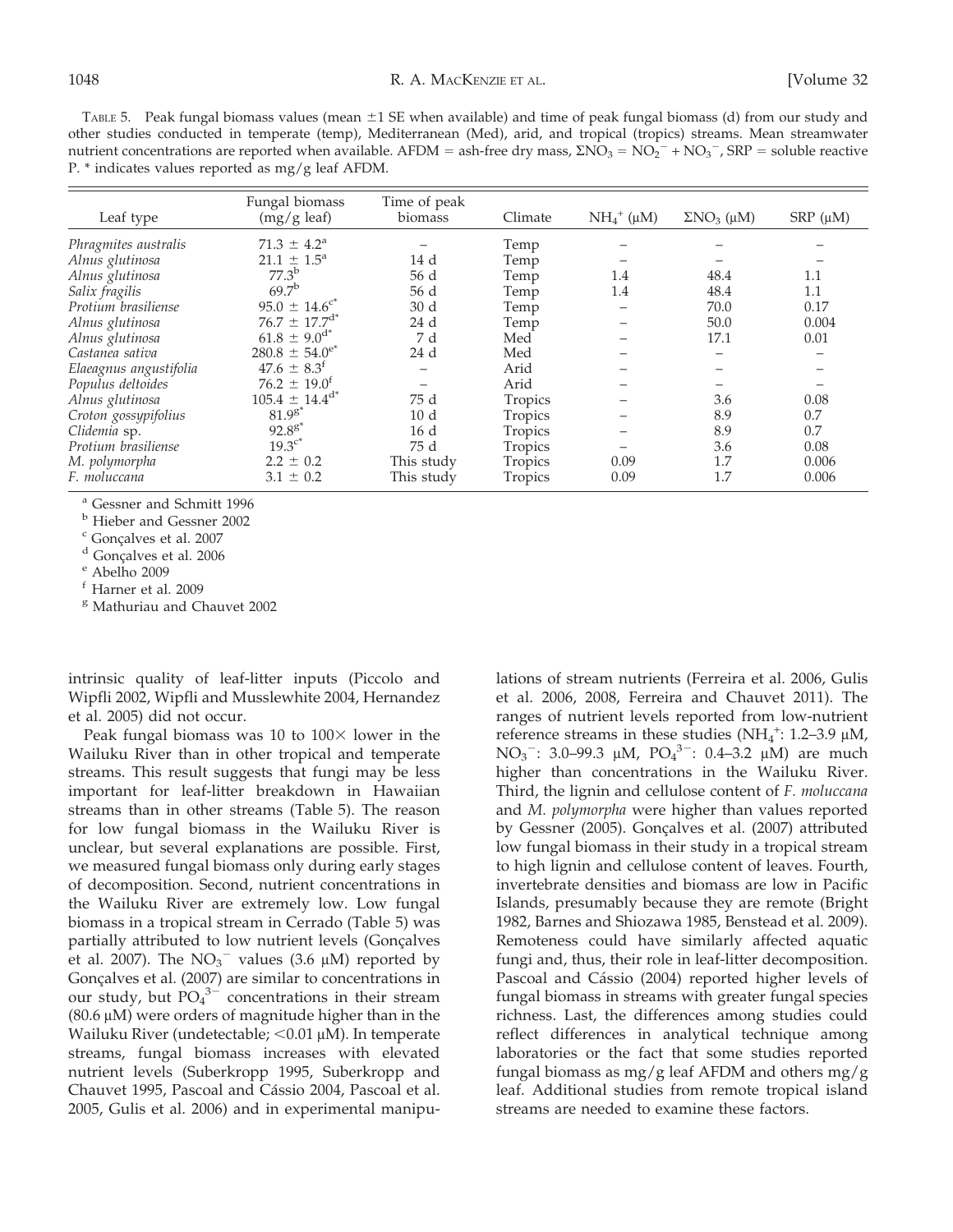#### Effect of F. moluccana leaf-litter breakdown on river N

Falcataria moluccana and M. polymorpha differed in the leaf-litter N content remaining after the early stages of decomposition. N content of M. polymorpha litter was positively correlated with % AFDM remaining in the 2006 wet and dry seasons (Fig. 5A, B) as would be expected if leaf litter were colonized by fungi and microbial organisms over time (Triska and Sedell 1976, Gessner and Chauvet 1994). The lack of change in the N content of M. polymorpha leaves in 2007 probably was a consequence of lower discharge because fungal biomass was positively correlated with discharge. In contrast, N content of F. moluccana litter was negatively correlated with % AFDM remaining, a result suggesting that the breakdown of F. moluccana litter released N to the river. N release during decomposition can be reversed over time (Triska and Sedell 1976, Melillo et al. 1982, Ardón et al. 2006), but the flashy nature of Wailuku Stream and the low residence time of leaf litter (Larned 2000) suggests that decomposition may not progress far enough for N immobilization to occur on F. moluccana leaves. Thus, early stages of breakdown of F. moluccana leaf litter may be increasing N inputs to invaded streams. An N budget for Ainaloa Stream showed that the early stages of F. moluccana litter decomposition contributed 2.1 to 5.7% of the TDN pool. This small addition of N probably is important for biological processes in invaded stream reaches (e.g., increased algal growth), but reports of increased N in forest soils from litter inputs of N-fixing trees (Bormann et al. 1994, Hughes and Denslow 2005, Hughes and Uowolo 2006) suggest that subsurface groundwater flows through invaded riparian forest soils may be a greater source of N than leaf decomposition in invaded streams (Wondzall and Swanson 1996, Compton et al. 2003). Future work is needed to verify this hypothesis.

## Conclusion

Invasion of riparian forests by the N-fixing F. moluccana tree alters tropical streams via increased leaf-litter breakdown rates and, to an extent, release of N during that breakdown. Most of our experiments focused on early stages of decomposition, but these stages are influential regulators of organic matter and nutrient dynamics in tropical island streams because their flashy nature decreases organicmatter retention (Larned 2000). Decreased in-stream processing time can potentially increase inputs of particulate organic matter or nutrients to streams and nearshore receiving waters, thereby altering nearshore processes (Atwood et al. 2012). Breakdown of F. moluccana leaf litter that is retained in depositional areas increases inputs of fine particulate material and elevates N levels in invaded streams to some degree before the litter is flushed to lower stream reaches or nearshore areas. This litter is replaced quickly by the large amount of leaf litter that enters the stream from invaded riparian forests (Hughes and Denslow 2005, Wiegner and Tubal 2010). Our results highlight another effect of F. moluccana on Pacific Island watersheds and adds to a growing body of information that underscores the need for strategies to restore dominance of native tree species in riparian forests invaded by N-fixing trees.

#### Acknowledgements

Janet ''Oli'' Kondo, Mark Manuel, Lindsey Shimizu, Kari Shozuya, Emily Siegel, Micah Brewer, and Caitlin Kryss assisted with field work and laboratory analysis. John Kominoski, Amanda Uowolo, and Paul Scowcroft provided valuable comments on an earlier draft of this manuscript, and Jim Baldwin and Ken Gerow provided valuable advice on statistical models. We thank Sharon Ziegler-Chong and her staff at the University of Hawaii Pacific Internship Programs for Exploring Science for providing support and guidance for the interns that worked on this project. We also thank the Hawai'i State Department of Land and Natural Resources and Barbara Green for providing access to the Wailuku River through their property. This research was funded by a grant and cooperative agreement from the National Oceanic and Atmospheric Administration (NOAA), Project RIEL-38, which is sponsored by the University of Hawai'i Sea Grant College Program, School of Ocean and Earth Science and Technology, under Institutional Grant No. NA050AR4171048 from NOAA Office of Sea Grant, Department of Commerce and by National Science Foundation's Research Experience for Undergraduates. The views expressed herein are those of the authors and do not necessarily reflect the view of NOAA or any of its subagencies.

#### Literature Cited

- ABELHO, M. 2009. ATP and ergosterol as indicators of fungal biomass during leaf decomposition in streams: a comparative study. International Review of Hydrobiology 94:3–15.
- ABER, J. D., AND J. M. MELILLO. 1980. Litter decomposition: measuring relative contributions of organic matter and nitrogen to forest soils. Canadian Journal of Botany 58: 416–421.
- ABER, J. D., AND J. M. MELILLO. 1982. Nitrogen immobilization in decaying hardwood litter as a function of initial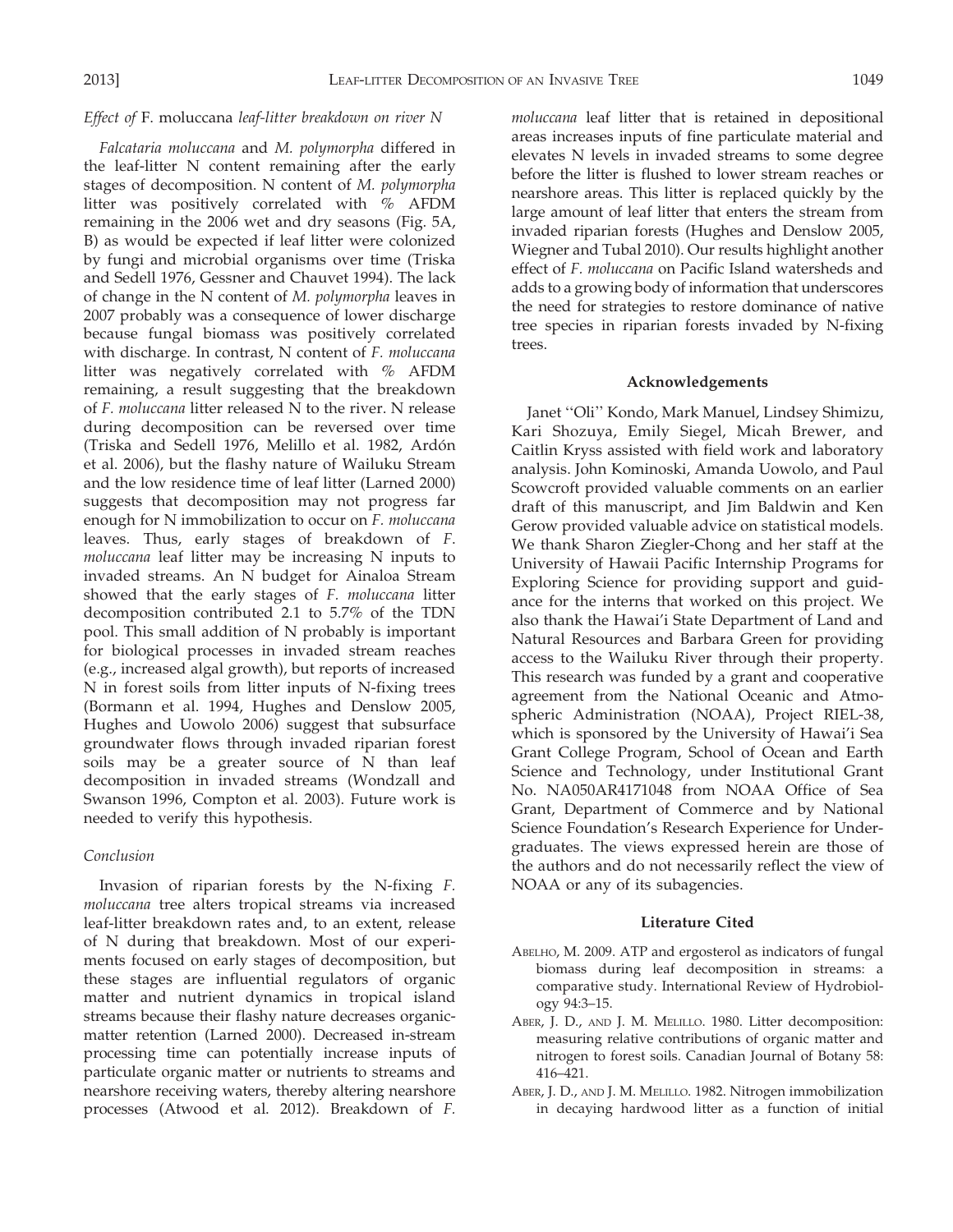nitrogen and lignin content. Canadian Journal of Botany 60:2263–2269.

- ALEXANDER, M. 1977. Soil microbiology. John Wiley and Sons, New York.
- ALLEN, S. E., H. M. GRIMSHAW, J. A. PARKINSON, AND C. QUARMBY. 1974. Chemical analysis of ecological materials. Blackwell Publishing, Oxford, UK.
- ALLISON, S. D., C. NIELSEN, AND R. F. HUGHES. 2006. Elevated enzyme activities in soils under the invasive nitrogenfixing tree Falcataria moluccana. Soil Biology and Biochemistry 38:1537–1544.
- ARCHER, K. M. 1983. Leaf litter decomposition in Hawaiian streams. MS Thesis, University of Hawaii, Honolulu, Hawaii.
- ARDÓN, M., AND C. M. PRINGLE. 2008. Do secondary compounds inhibit microbial- and insect-mediated leaf breakdown in a tropical rainforest stream, Costa Rica? Oecologia (Berlin) 155:311–323.
- ARDÓN, M., C. M. PRINGLE, AND S. L. EGGERT. 2009. Does leaf chemistry differentially affect breakdown in tropical vs temperate streams? Importance of standardized analytical techniques to measure leaf chemistry. Journal of the North American Benthological Society 28:440–453.
- ARDÓN, M., L. A. STALLCUP, AND C. M. PRINGLE. 2006. Does leaf quality mediate the stimulation of leaf breakdown by phosphorous in Neotropical streams? Freshwater Biology 51:618–633.
- ASNER, G. P., R. F. HUGHES, P. M. VITOUSEK, D. E. KNAPP, T. KENNEDY-BOWDOIN, J. BOARDMAN, R. E. MARTIN, M. EASTWOOD, AND R. O. GREEN. 2008. Invasive plants transform the three-dimensional structure of rain forests. Proceedings of the National Academy of Sciences of the United States of America 105:4519–4523.
- ATWOOD, T. B., T. WIEGNER, AND R. A. MACKENZIE. 2012. Effects of hydrological forcing on the structure of a tropical estuarine food web. Oikos 121:277–289.
- ATWOOD, T. B., T. N. WIEGNER, J. P. TURNER, AND R. A. MACKENZIE. 2010. Potential effects of an invasive Nfixing tree on a Hawaiian stream food web. Pacific Science 64:367–379.
- BARNES, J. R., AND D. K. SHIOZAWA. 1985. Drift in Hawaiian streams. Verhandlungen der Internationalen Vereinigung für theoretische und angewandte Limnologie 22: 2119–2124.
- BENFIELD, E. F. 1996. Leaf breakdown in stream ecosystems. Pages 579–589 in F. R. Hauer and G. A. Lamberti (editors). Methods in stream ecology. Academic Press, San Diego, California.
- BENSTEAD, J. P. 1996. Macroinvertebrates and the processing of leaf litter in a tropical stream. Biotropica 28:367–375.
- BENSTEAD, J. P., J. G. MARCH, C. PRINGLE, K. C. EWEL, AND J. W. SHORT. 2009. Biodiversity and ecosystem function in species-poor communities: community structure and leaf litter breakdown in a Pacific island stream. Journal of the North American Benthological Society 28: 454–465.
- BORMANN, B. T., K. J. CROMACK, AND W. O. I. RUSSELL. 1994. The influence of red alder on soils and long-term ecosystem productivity. Pages 47–56 in D. E. Hibbs,

D. S. DeBell, and R. F. Tarrant (editors). The biology and management of red alder. Oregon State University Press, Corvallis, Oregon.

- BRIGHT, G. R. 1982. Secondary benthic production in a tropical island stream. Limnology and Oceanography 27:472–480.
- COMPTON, J. E., M. R. CHURCH, S. T. LARNED, AND W. E. HOGSETT. 2003. Nitrogen export from forested watersheds in the Oregon Coast Range: the role of  $N_2$ -fixing red alder. Ecosystems 6:773–785.
- CROWL, T. A., W. H. MCDOWELL, A. P. COVICH, AND S. L. JOHNSON. 2001. Freshwater shrimp effects on detrital processing and nutrients in a tropical headwater stream. Ecology 82:775–783.
- DUBOIS, M., K. A. GILLES, J. K. HAMILTON, P. A. REBERS, AND F. SMITH. 1956. Colorimetric method for determination of sugars and related substances. Analytical Chemistry 28: 350–356.
- FEENY, P. P., AND H. BOSTOCK. 1968. Seasonal changes in the tannin content of oak leaves. Phytochemistry 7:871–880.
- FERREIRA, V., AND E. CHAUVET. 2011. Synergistic effects of water temperature and dissolved nutrients on litter decomposition and associated fungi. Global Change Biology 17:551–564.
- FERREIRA, V., V. GULIS, AND M. A. S. GRAÇA. 2006. Wholestream nitrate addition affects litter decomposition and associated fungi but not invertebrates. Oecologia (Berlin) 149:718–729.
- FISHMAN, M. J. 1993. Methods of analysis by the U.S. Geological Survey National Water Quality Laboratory—Determination of inorganic and organic constituents in water and fluvial sediments. U.S. Geological Survey Open-File Report 93-125. US Geological Survey, Reston, Virginia.
- GESSNER, M. O. 2005. Proximate lignin and cellulose. Pages 115–120 in M. A. S. Graça, F. Bärlocher, and M. O. Gessner (editors). Methods to study litter decomposition: a practical guide. Springer, Houten, The Netherlands.
- GESSNER, M. O., AND E. CHAUVET. 1993. Ergosterol-to-biomass conversion factors for aquatic hyphomycetes. Applied and Environmental Microbiology 59:502–507.
- GESSNER, M. O., AND E. CHAUVET. 1994. Importance of stream microfungi in controlling breakdown rates of leaf litter. Ecology 75:1807–1817.
- GESSNER, M. O., AND S. Y. NEWELL. 2002. Biomass, growth rate, and production of filamentous algae in plant litter. Pages 390–408 in C. J. Hurst, R. L. Crawford, G. Knudsen, M. McInerney, and D. L. Stetzenbach (editors). Manual of environmental engineering. ASM Press, Washington, DC.
- GESSNER, M. O., AND A. L. SCHMITT. 1996. Use of solid-phase extraction to determine ergosterol concentrations in plant tissue colonized by fungi. Applied and Environmental Microbiology 62:415–419.
- GONÇALVES, J. F., M. A. S. GRAÇA, AND M. CALLISTO. 2006. Leaflitter breakdown in 3 streams in temperate, Mediterranean, and tropical Cerrado climates. Journal of the North American Benthological Society 25:344–355.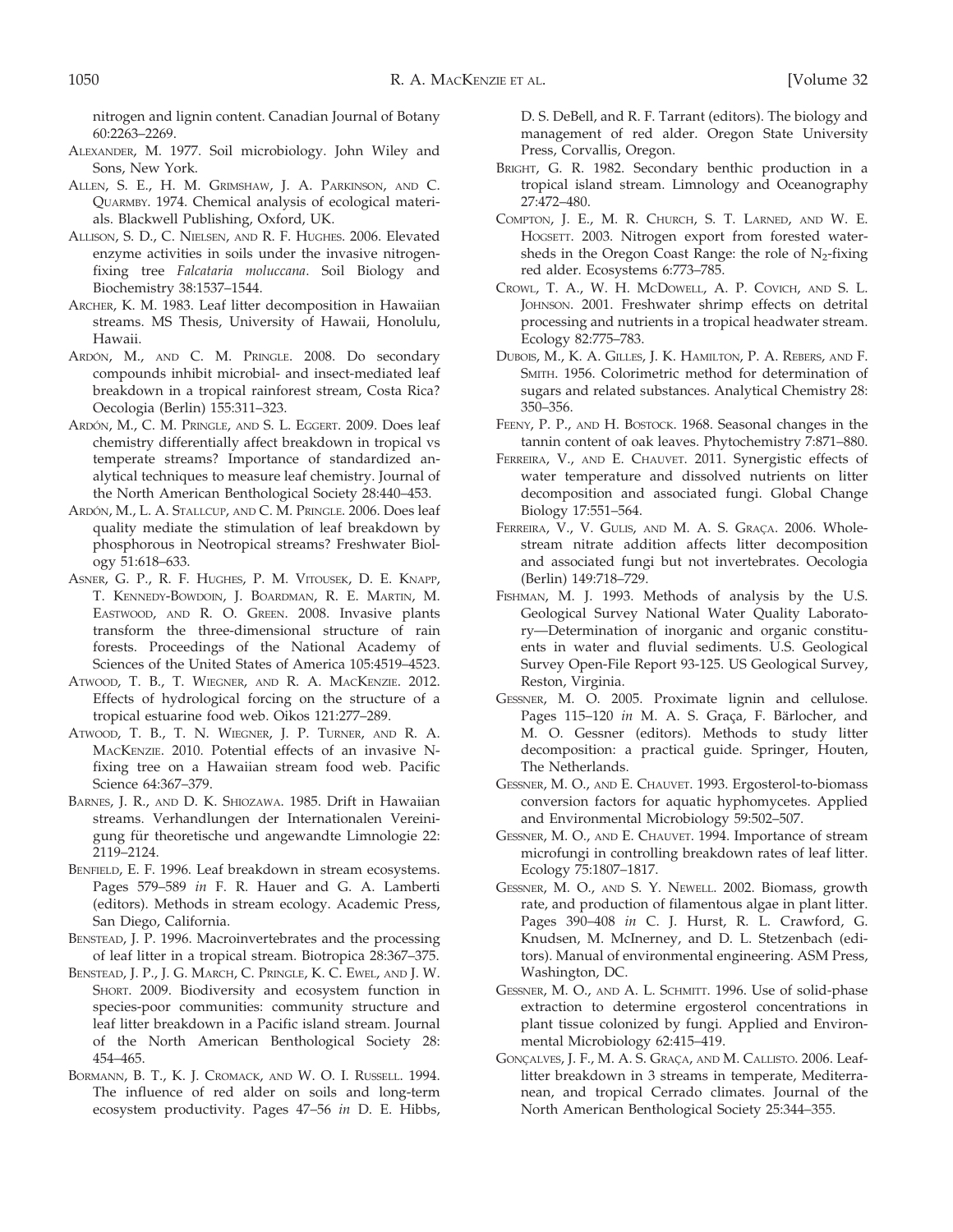- GONÇALVES, J. F., M. A. S. GRAÇA, AND M. CALLISTO. 2007. Litter decomposition in a Cerrado savannah stream is retarded by leaf toughness, low dissolved nutrients and a low density of shredders. Freshwater Biology 52:1440–1451.
- GRAÇA, M. A. S., R. C. F. FERREIRA, AND C. N. COIMBRA. 2001. Litter processing along a stream gradient: the role of invertebrates and decomposers. Journal of the North American Benthological Society 20:408–420.
- GULIS, V., V. FERREIRA, AND M. A. S. GRAÇA. 2006. Stimulation of leaf litter decomposition and associated fungi and invertebrates by moderate eutrophication: implications for stream assessment. Freshwater Biology 51: 1655–1669.
- GULIS, V., AND K. SUBERKROPP. 2003. Leaf litter decomposition and microbial activity in nutrient-enriched and unaltered reaches of a headwater stream. Freshwater Biology 48:123–134.
- GULIS, V., K. SUBERKROPP, AND A. D. ROSEMOND. 2008. Comparison of fungal activities on wood and leaf litter in unaltered and nutrient-enriched headwater streams. Applied and Environmental Microbiology 74:1094–1101.
- HARNER, M. J., C. L. CRENSHAW, M. ABELHO, M. STURSOVA, J. J. F. SHAH, AND R. L. SINSABAUGH. 2009. Decomposition of leaf litter from a native tree and an actinorhizal invasive across riparian habitats. Ecological Applications 19:1135–1146.
- HERNANDEZ, O., R. W. MERRITT, AND M. S. WIPFLI. 2005. Benthic invertebrate community structure is influenced by forest succession after clearcut logging in southeastern Alaska. Hydrobiologia 533:45–59.
- HIEBER, M., AND M. O. GESSNER. 2002. Contribution of stream detritivores, fungi, and bacteria to leaf breakdown based on biomass estimates. Ecology 83:1026–1038.
- HUGHES, R. F., AND J. S. DENSLOW. 2005. Invasion by an  $N_2$ fixing tree alters function and structure in wet lowland forests of Hawaii. Ecological Applications 15:1615–1628.
- HUGHES, R. F., AND A. UOWOLO. 2006. Impacts of Falcataria moluccana invasion on decomposition in Hawaiian lowland wet forests: the importance of stand-level controls. Ecosystems 1–16.
- IRONS, J. G., M. W. OSWOOD, R. J. STOUT, AND C. M. PRINGLE. 1994. Latitudinal differences in leaf litter breakdown: is temperature really important? Freshwater Biology 32: 401–411.
- KOMINOSKI, J. S., T. J. HOELLEIN, J. J. KELLY, AND C. M. PRINGLE. 2009. Does mixing litter of different qualities alter stream microbial diversity and functioning on individual litter species? Oikos 118:457–463.
- LARNED, S. T. 2000. Dynamics of coarse riparian detritus in a Hawaiian stream ecosystem: a comparison of drought and post-drought conditions. Journal of the North American Benthological Society 19:215–234.
- LARNED, S. T., P. M. ELDRIDGE, AND R. A. KINZIE. 2008. Modeling C and N flows through a stream food web: an inverse approach. Journal of the North American Benthological Society 27:674–689.
- LI, A. O. Y., L. C. Y. NG, AND D. DUDGEON. 2009. Effects of leaf toughness and nitrogen content on litter breakdown and macroinvertebrates in a tropical stream. Aquatic Sciences 71:80–93.
- MATHURIAU, C., AND E. CHAUVET. 2002. Breakdown of leaf litter in a neotropical stream. Journal of the North American Benthological Society 21:384–396.
- MCCLAUGHERTY, C. A. 1985. Forest litter decomposition in relation to soil nitrogen dynamics and litter quality. Ecology 66:266–275.
- MELILLO, J. M., J. D. ABER, AND J. F. MURATORE. 1982. Nitrogen and lignin control of hardwood leaf litter decomposition dynamics. Ecology 63:621–626.
- MERRITT, R. W., AND K. W. CUMMINS (EDITORS). 1996. An introduction to the aquatic insects of North America. 3<sup>rd</sup> edition. Kendall/Hunt, Dubuque, Iowa.
- MINEAU, M. M., C. V. BAXTER, AND A. M. MARCARELLI. 2011. A non-native riparian tree (Elaeagnus angustifolia) changes nutrient dynamics in streams. Ecosystems 14:353–365.
- NELSON, R. E. 1965. A record of forest plantings in Hawaii. USDA Forest Service Resource Bulletin PSW-1. US Department of Agriculture Forest Service, Pacific Southwest Research Station, Albany, Georgia.
- OSTROFSKY, M. L. 1997. Relationship between chemical characteristics of autumn-shed leaves and aquatic processing rates. Journal of the North American Benthological Society 16:750–759.
- PASCOAL, C., AND F. CÁSSIO. 2004. Contribution of fungi and bacteria to leaf litter decomposition in a polluted river. Applied and Environmental Microbiology 70:5266–5273.
- PASCOAL, C., F. CÁSSIO, A. MARCOTEGUI, B. SANZ, AND P. GOMES. 2005. Role of fungi, bacteria, and invertebrates in leaf litter breakdown in a polluted river. Journal of the North American Benthological Society 24:784–797.
- PEARSON, R. G., AND N. M. CONNOLLY. 2000. Nutrient enhancement, food quality and community dynamics in a tropical rainforest stream. Freshwater Biology 43: 31–42.
- PICCOLO, J. J., AND M. S. WIPFLI. 2002. Does red alder (Alnus rubra) in upland riparian forests elevate macroinvertebrate and detritus export from headwater streams to downstream habitats in southeastern Alaska? Canadian Journal of Fisheries and Aquatic Sciences 59:503–513.
- PRINGLE, C. M., AND F. J. TRISKA. 1991. Effects of geothermal groundwater on nutrient dynamics of a lowland Costa Rican stream. Ecology 72:951–965.
- QUINN, J. M., G. P. BURRELL, AND S. M. PARKYN. 2000. Influences of leaf toughness and nitrogen content on in-stream processing and nutrient uptake by litter in a Waikato, New Zealand, pasture stream and streamside channels. New Zealand Journal of Marine and Freshwater Research 34:253–271.
- RAMSEY, J. O., AND B. W. SILVERMAN. 2005. Functional data analysis. 2<sup>nd</sup> edition. Springer, New York.
- RESH, V. H., AND F. A. DE SZALAY. 1995. Streams and rivers of Oceania. Pages 717–736 in C. E. Cushing, K. W. Cushing, and G. W. Minshall (editors). River and stream ecosystems. Elsevier, Amsterdam, The Netherlands.
- RICHARDSON, J. S., C. R. SHAUGHNESSY, AND P. G. HARRISON. 2004. Litter breakdown and invertebrate association with three types of leaves in a temperate rainforest stream. Archiv für Hydrobiologie 159:309-325.